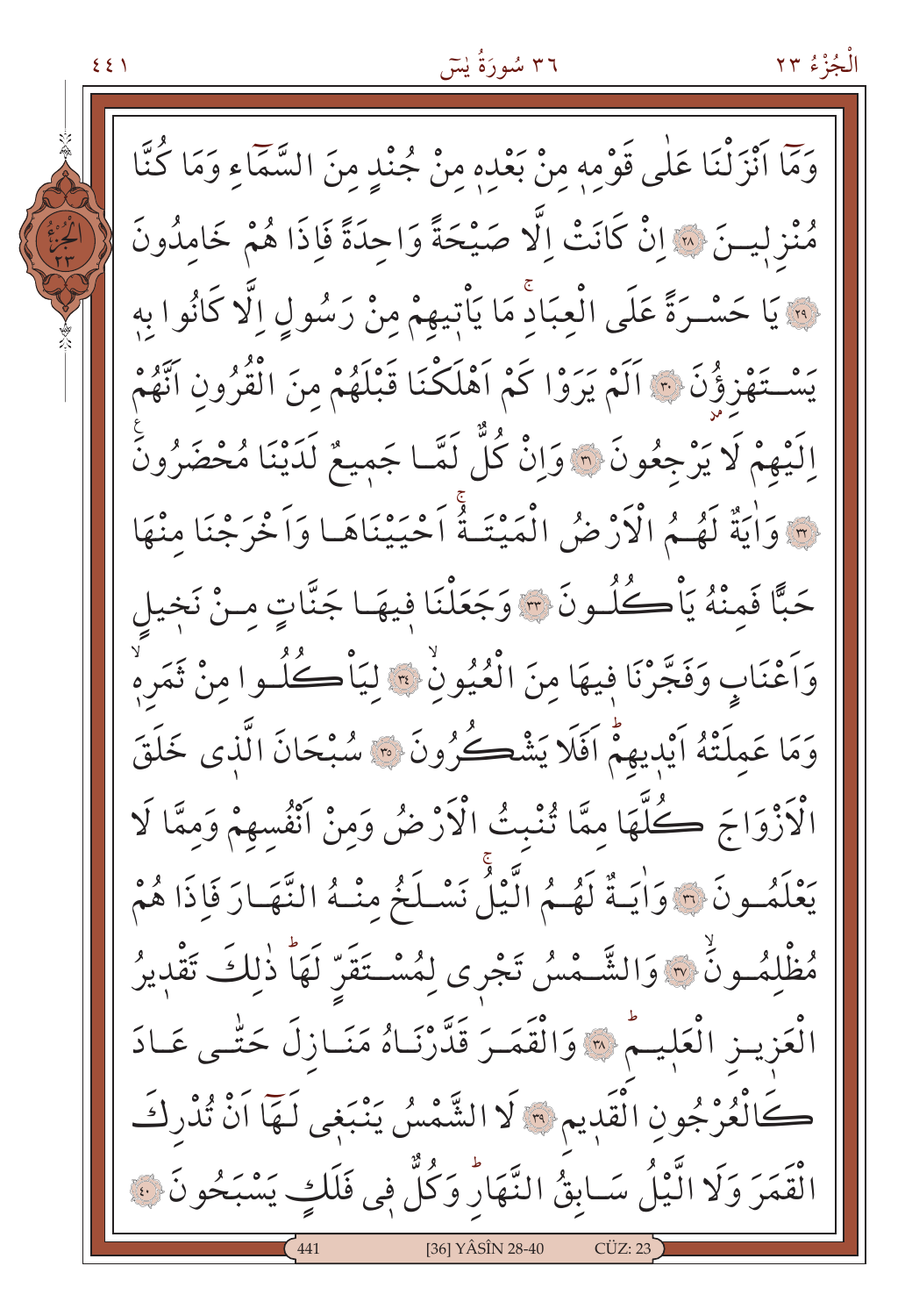الْجُزْءُ ٢٣

## ۳٦ سُورَةُ لِسٓ

وَاٰيَةٌ لَهُمْ أَنَّا حَمَلْنَـا ذُرِّيَّتَهُمْ فِي الْفُلْكِ الْمَشْحُونُ ۞ وَخَلَقْنَا لَهُمْ مِنْ مِثْلِهِ مَا يَرْكَبُ ونَ ؟ وَإِنْ نَشَـاْ نُغْرِقْهُمْ فَلَا صَرِيجَ لَهُمْ وَلَا هُمْ يُنْقَـذُونُ ۚ وَالَّا رَحْمَةً منَّـا وَمَتَاعًا إِلَٰى جين لِلْهِ وَإِذَا قِيلَ لَهُمُ اتَّقُوا مَا بَيْنَ أَيْدِيكُمْ وَمَا خَلْفَكُمْ لَعَلَّمَـٰ مُّرْحَمُونَ ۚ ۚ وَمَا تَأْتِيهِمْ مِنْ اٰيَةٍ مِنْ اٰيَاتٍ رَبِّهِمْ اِلَّا كَانُوا عَنْهَا مُعْرِضِينَ ۞ وَإِذَا قِيلَ لَهُمْ أَنْفِقُوا مِمَّا رَزَقَكُمُ اللَّهُ قَـالَ الَّذينَ كَفَرُوا للَّذينَ اٰمَنُوا اَنُطْعِمُ مَنْ لَوْ يَشَّاءُ اللَّهُ اَطْعَمَـهُ إِنْ اَنْتُمْ إِلَّا فِـى صَلَالٍ مُبِيـن ۞ وَيَقُولُونَ مَتْى هٰذَا الْوَعْـدُ إِنْ كُنْتُمْ صَادِقِينَ ۞ مَـا يَنْظُرُونَ إِلَّا صَيْحَةً وَاحِدَةً تَأْخُذُهُمْ وَهُمْ يَخِصِّمُونَ ۚ فَلَا يَسْتَطِيعُونَ تَوْصِيَةً وَلَا اِلْمَى اَهْلِهِـمْ يَرْجِعُونَ ۚ وَنُفِخَ فِي الصُّورِ فَإِذَا هُمْ مِنَ الْأَجْدَا ثِ اِلْسِي رَبِّهِمْ يَنْسِـلُونَ ۞ قَالُوا يَا وَيْلَنَـا مَنْ بَعَثَنَا مـنْ مَرْقَدِنَاْ هٰذَا مَا وَعَدَ الرَّحْمٰنُ وَصَدَقَ الْمُرْسَلُونَ \* إِنْ كَانَتْ الَّا صَيْحَةً وَاحِدَةً فَإِذَا هُمْ جَمِيعٌ لَدَيْنَا مُحْضَـرُونَ ﴾ فَالْيَوْمَ لَا تُظْلَمُ نَفْسٌ شَــْـــْـًا وَلَا تُجْزَوْنَ اِلَّا مَا كُــُنْتُـمْ تَعْمَلُو نَ فَ [36] YÂSÎN 41-54 انَّ اَصْحَابَ

٤٤٢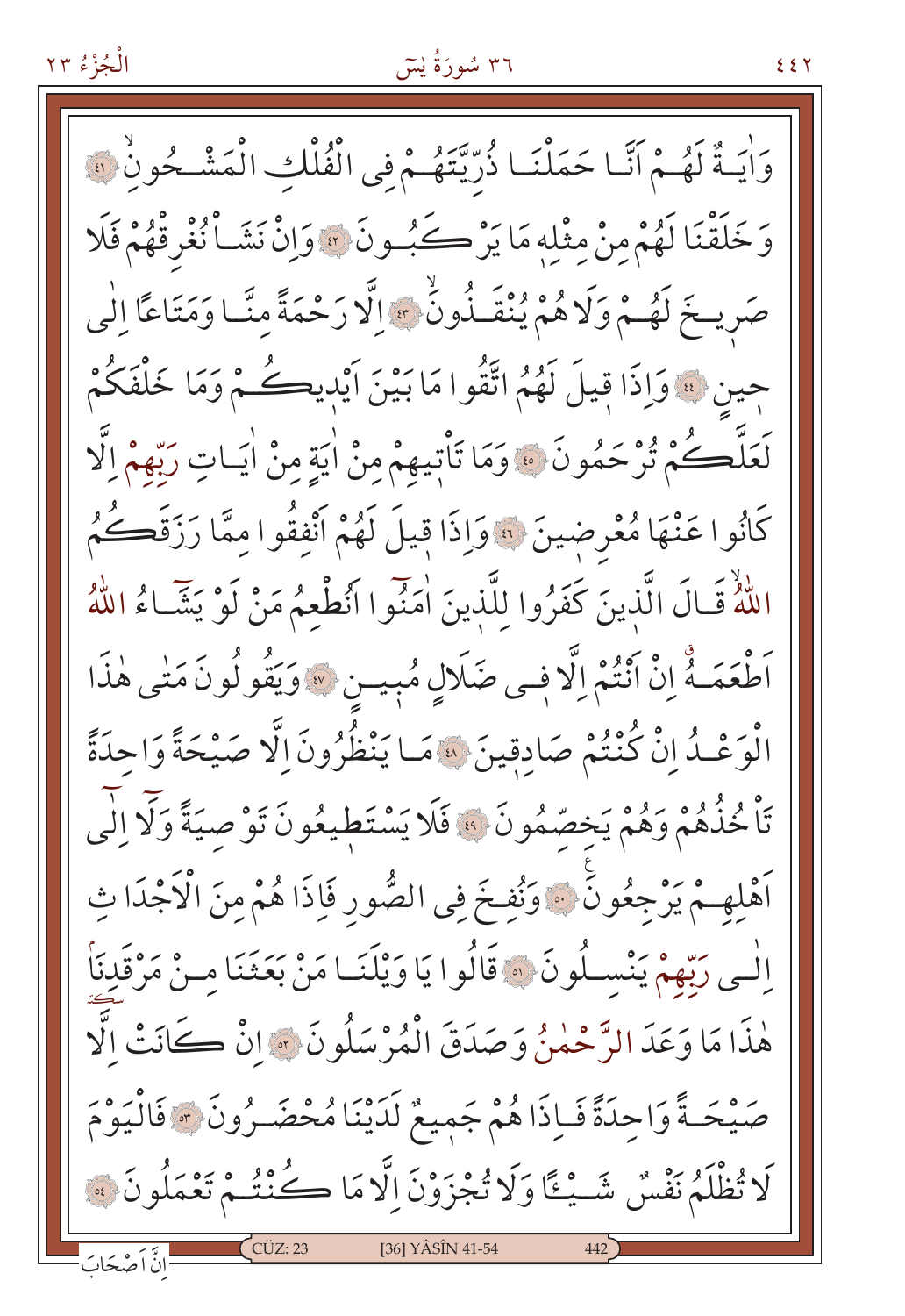اِنَّ اَصْحَـابَ الْجَنَّـةِ الْيَوْمَ فِي شُـغُل فَاكِهُـونَ ۞ هُمْ وَاَزْوَاجُهُمْ فِي ظِلَالٍ عَلَى الْأَرَائِكِ مُتَّكِؤُنَ ۞ لَهُمْ فِيهَا فَاڪهَةٌ وَلَهُمْ مَا يَدَّعُونَ ۞ سَلَامٌ قَوْلًا مِنْ رَبِّ رَحِيمٍ ۞ وَامْتَـازُوا الْيَوْمَ أَيُّهَا الْمُجْرِمُونَ ﴾ أَلَمْ أَعْهَدْ إِلَيْكُمْ يَا بَنِّي ادَمَ أَنْ لَا تَعْبُدُوا الشَّيْطَانَ إِنَّهُ لَكُمْ عَدُوٌّ مُبِينٌ لِ؟ وَأَنِ اعْبُدُونِيٌّ هٰذَا صرَاطٌ مُسْتَقِيمٌ ۞ وَلَقَدْ أَضَلَّ مِنْڪُمْ جبلًّا كَثِيراً اَفَلَمْ تَكُونُوا تَعْقِلُونَ ۞ هٰــٰذِهِ جَهَنَّمُ الَّتِي كُنْتُمْ تُوعَدُونَ ۞ إِصْلَوْهَا الْيَوْمَ بِمَا كُنْتُمْ تَكْفُرُونَ وَوَالْيَوْمَ نَخْتِمُ عَلَى اَفْوَاهِهِمْ وَتُكَلِّمُنَّا اَيْدِيهِمْ وَتَشْهَدُ اَرْجُلُهُمْ بِمَا كَانُوا يَڪْسِبُونَ ۞ وَلَوْ نَشَّاءُ لَطَمَسْنَا عَلَمٍ أَعْيُنِهِمْ فَاسْتَبَقُّوا الصَّرَاطَ فَأَنِّي يُبْصِرُونَ ۞ وَلَوْ نَشَّاءُ لَمَسَـخْنَاهُمْ عَلَى مَكَانَتِهِـمْ فَمَـا اسْـتَطَاعُوا مُضيًّا وَلَا يَرْجِعُونَ ۞ وَمَنْ نُعَمِّرُهُ نُنَكِّسْـهُ فِي الْخَلْقُ افَلَا يَعْقِلُونَ ۞ وَمَا عَلَّمْنَاهُ الشَّعْرَ وَمَا يَنْبَغِى لَهُّ إِنْ هُوَ اِلَّا ذِكْرٌ وَقُرْانٌ مُبِينٌ نَّةِ لِيُنْسِدِرَ مَنْ كَانَ حَيًّا وَيَحِقَّ الْقَوْلُ عَلَى الْكَافِرِينَ ۞ [36] YÂSÎN 55-70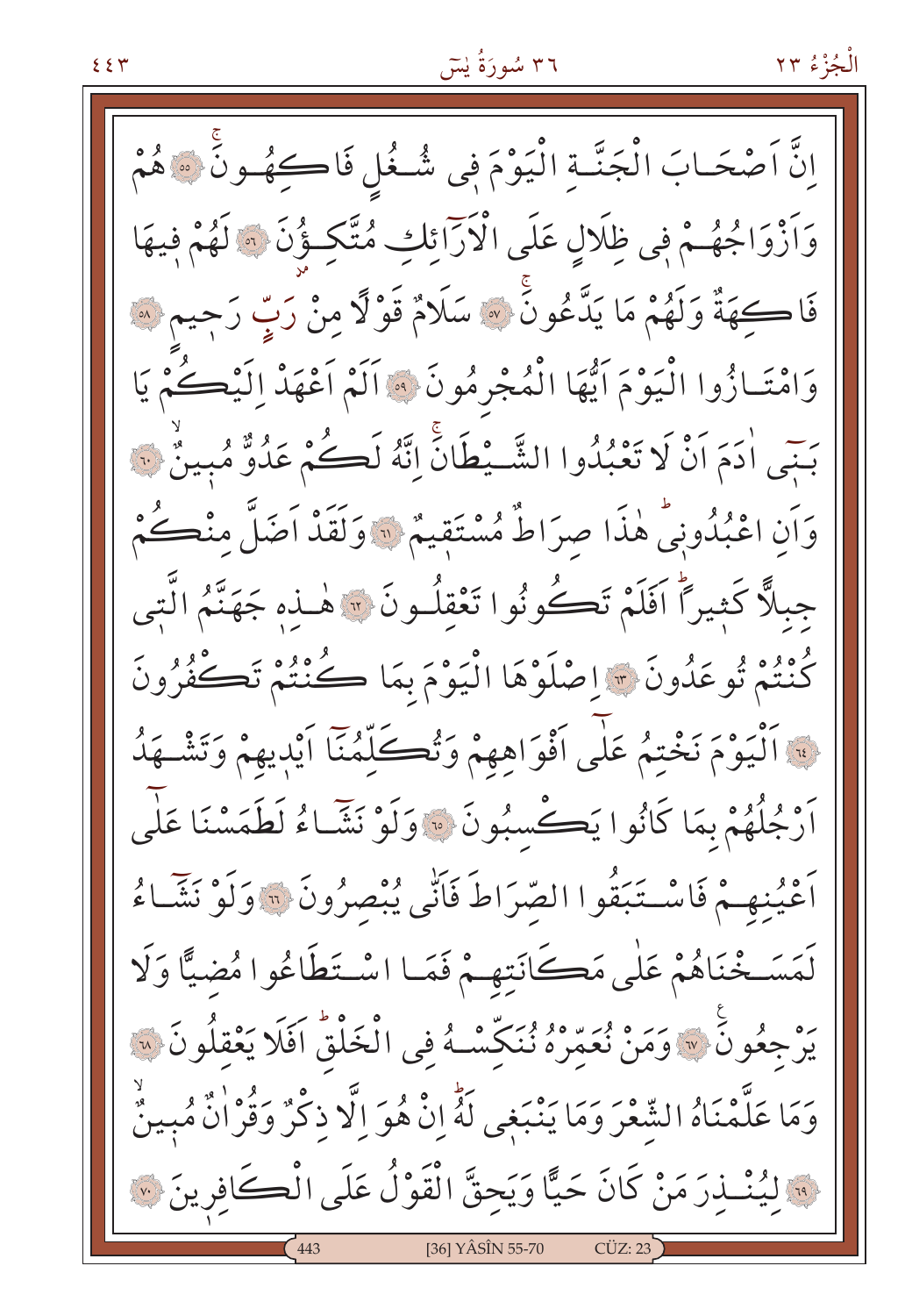#### ۳٦ سُورَةُ لِسَ

**{** { {

أَوَلَمْ يَرَوْا أَنَّـا خَلَقْنَا لَهُمْ مِمَّا عَملَتْ أَيْدِينَـا أَنْعَامًا فَهُمْ لَهَا مَالِكُونَ ۞ وَذَلَّلْنَاهَا لَهُمْ فَمِنْهَا رَكُوبُهُمْ وَمِنْهَا يَأْكُلُونَ مِ وَلَهُمْ فِيهَا مَنَافِعُ وَمَشَـارِبٌّ اَفَلَا يَشْـكُرُونَ \* وَاتَّخَذُوا مِنْ دُونِ اللَّهِ الِهَـةَ لَعَلَّهُـمْ يُنْصَـرُونَّ \* لَا يَسْـتَطْيعُونَ بَرْهِ بِهِ ۚ لَا وَمُ مَ يَوْمُ جُنْدٌ مُحْضَــرُونَ ۞ فَلَا يَحْزُنْكَ قَوْلُهُمْ إِنَّا نَعْلَـمُ مَا يُسـرُّونَ وَمَـا يُعْلِنُونَ \* أَوَلَـمْ يَرَ الْانْسَـانُ آنَّا خَلَقْنَـاهُ مِنْ نُطْفَةٍ فَإِذَا هُـوَ خَصِيمٌ مُبِيـنٌ « وَضَرَبَ لَنَا مَثَــلًا وَنَســيَ خَلْقَهُ قَــالَ مَنْ يُحْيــي الْعِظَامَ وَهِــيَ رَمِيمٌ ۞ قُلْ يُحْمِيهَا الَّذَى آنْشَاَهَا آوَّلَ مَرَّةٍ وَهُوَ بِكُلِّ خَلْقٍ عَلِيمٌ [" الَّذِي جَعَلَ لَكُمْ مِنَ الشَّجَرِ الْأَخْضَرِ نَارًا فَـاِذًّا اَنْتُمْ مِنْـهُ نُوقِدُونَ \* أَوَلَيْسَ الَّذِي خَلَقَ السَّـمْوَاتِ وَالْأَرْضَ بِقَـادِرِ عَلٰـى أَنْ يَخْلُـقَ مِثْلَهُـمْ بَلْـى وَهُـوَ الْخَـلَّاقُ الْعَليمُ فِي اتَّبَمَا أَمْرُهُ إِذَا أَرَادَ شَـبْـُـنَّا أَنْ يَقُولَ لَهُ كُنْ فَيَكُونُ مِيَّ فَسُــْبَحَانَ الَّذِي بِيَدِهِ مَلَكُوتُ كُلِّ شَيْءٍ وَالِّيْهِ تُرْجَعُونَ ۞ سُورَةُ الصَّآفَّاتِ لِيَاتُهَا ١٨٢ مَكَّنَّةٌ  $C\ddot{U}Z:23$ [36] YÂSÎN 71-83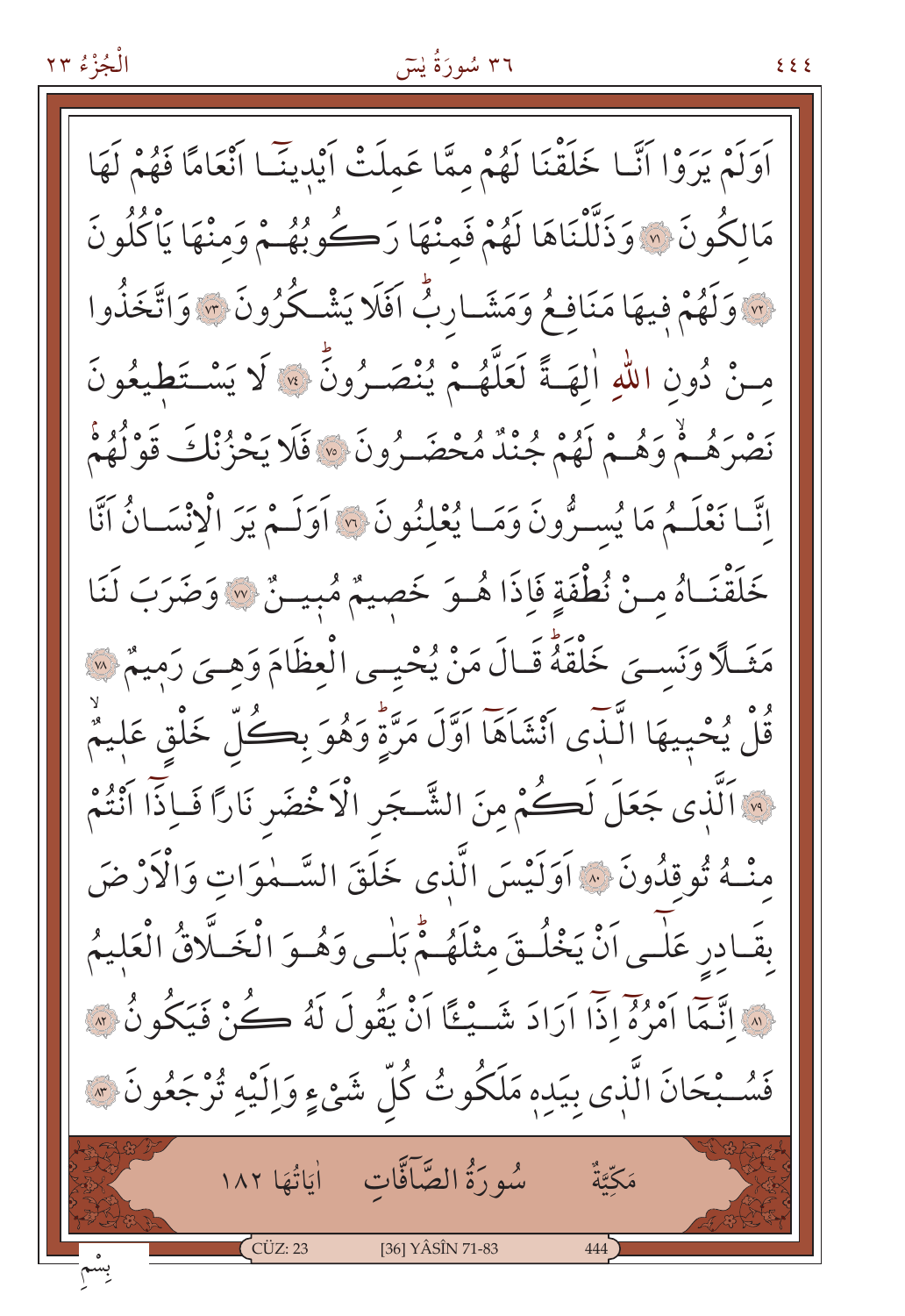## ٣٧ سُورَةُ الصَّآفَّاتِ

الْجُزْءُ ٢٣

وَالصَّافَّـاتِ صَفَّاۚ لِ فَالزَّاجرَاتِ زَجْـراً لِ فَالتَّالِيَاتِ ذِكْراً لَ انَّ الْهَكُمْ لَوَاحِدٌ فَيَرَبُّ السَّمٰوَاتِ وَالْأَرْضِ وَمَابَيْنَهُمَا وَرَبُّ الْمَشَارِقُ ﴾ إِنَّا زَيَّنَّا السَّمَّاءَ الدُّنْيَابِزِينَةِ الْكَوَاكِبُ ۞ وَحِفْظًاً مِنْ كُلِّ شَيْطَانٍ مَارِدٍ ۚ لَا يَسَّمَّعُونَ إِلَى الْمَلَإِ الْأَعْلٰى وَيُقْذَفُونَ مِنْ كُلِّ جَانِبٍ ۚ ۚ ذُخُوراً وَلَهُمْ عَذَابٌ وَاصِبُّ ۞ اِلَّا مَنْ خَطفَ الْخَطْفَةَفَاَتْبَعَهُ شهَابٌ ثَاقِبٌ ۚ فَاسْتَفْتِهِمْ اَهُمْ اَشَدُّ خَلْقاً اَمْمَنْ خَلَقْنَاً اِنَّا خَلَقْنَاهُمْ مِنْ طِينِ لَازِبٍ ۞ بَلْ عَجِبْتَ وَيَسْـخَرُونَ لَهَ وَإِذَا ذُكِّرُوا لَا يَذْكُرُونَ ۚ وَإِذَا رَاَوْا ايَةً يَسْتَسْخِرُونَ ۚ لَهَ وَقَالُوا إِنْ هٰذَا إِلَّا سَخْرٌ مُبِينٌ ۞ مَاذَا مِتْنَا وَكُنَّا تُرَابًا وَعِظَامًا عَانَّا لَمَبْعُوثُونُ ۚ وَالْبَاؤُنَا الْأَوَّلُونَّ ﴾ قُلْ نَعَمْ وَأَنْتُمْ دَا خِرُونَ لِهِ فَإِنَّمَا هِيَ زَجْرَةٌ وَاحِدَةٌ فَإِذَا هُـمْ يَنْظُرُونَ ۚ وَقَالُوا يَا وَيْلَنَا هٰذَا يَوْمُ الدِّينِ ﴾ هٰذَا يَوْمُ الْفَصْلِ الَّذِي كُنْتُمْ بِهِ تُكَذِّبُونَ ۞ أُحْشُرُوا الَّذِينَ ظَلَمُوا وَأَزْوَاجَهُمْ وَمَا كَانُوا يَعْبُدُونُ \* مِنْ دُونِ اللّٰهِ فَاهْدُوهُمْ إِلَٰى صِرَاطِ الْجَحِيمْ ﴾ وَقِفُوهُمْ إِنَّهُمْ مَسْؤُلُونُ ﴾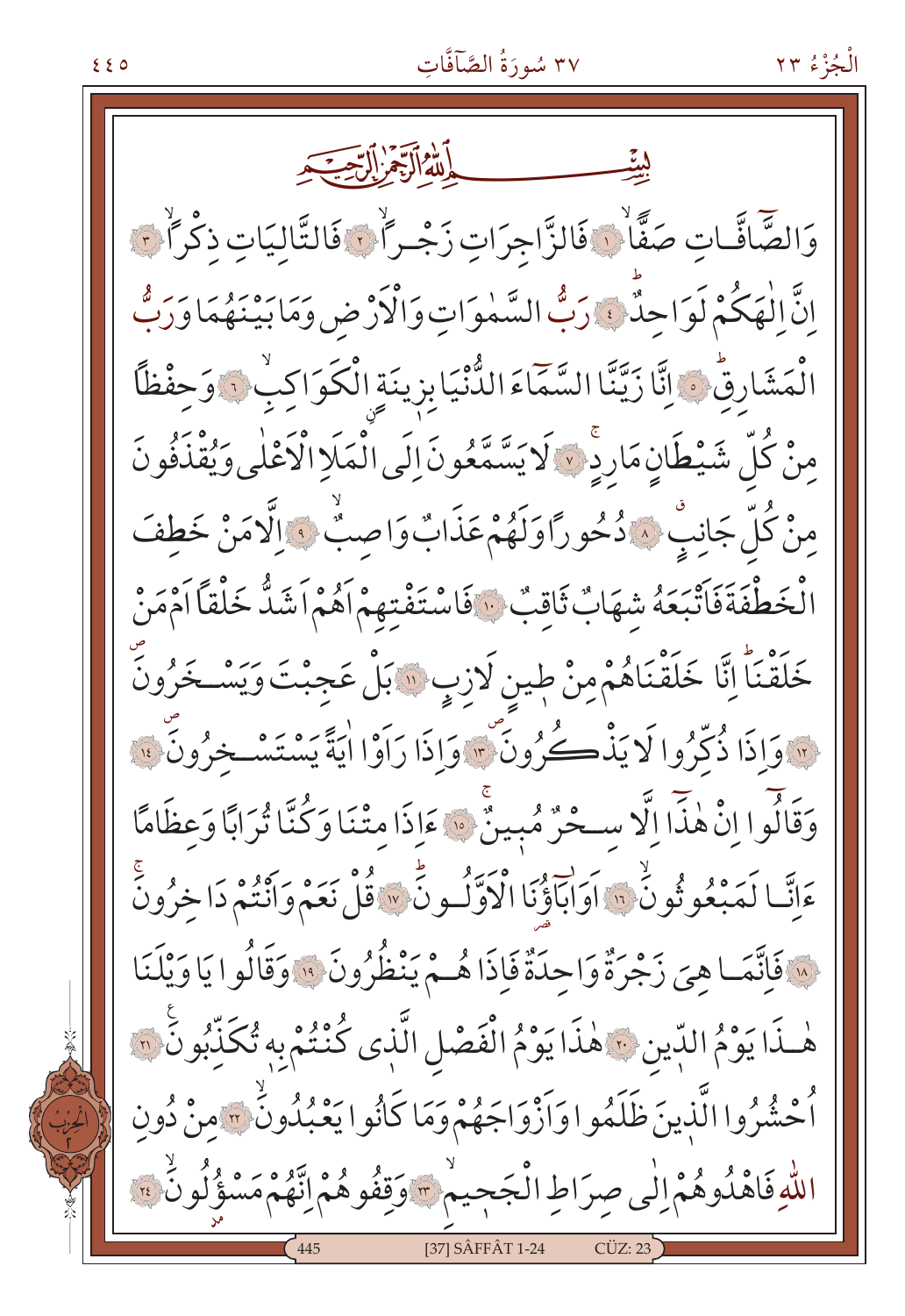# ٣٧ سُورَةُ الصَّآفَّاتِ

مَا لَكُمْ لَا تَنَاصَرُونَ ۞ بَلْ هُمُ الْيَوْمَ مُسْتَسْلَمُونَ ۞ وَأَقْبَلَ بَعْضُهُمْ عَلَى بَعْضِ يَتَسَّـاءَلُونَ ۞ قَالُوا اِنَّكُمْ كُنْتُمْ تَأْتُونَنَا عَن الْيَمِين «قَالُوابَلْ لَمْ تَكُونُوا مُؤْمِنِينَّ ﴿ وَمَا كَانَ لَنَا عَلَيْكُمْ منْ سُلْطَانِ بَلْ كُنْتُمْ قَوْمًا طَاغِينَ ۞ فَحَقَّ عَلَيْنَا قَوْلُ رَبِّنَاْ إِنَّا رَبِ<br>لَذَائِقُونَ ٢فَاَغْوَيْنَاكُمْ إِنَّا كُنَّاغَاوِينَ ٣فَانَّهُمْ يَوْمَئِذِفِي الْعَذَابِ مُشْتَرِكُونَ ٣ إِنَّا كَذٰلِكَ نَفْعَلُ بِالْمُجْرِمِينَ ٣ إِنَّهُمْ كَانُوا إِذَاقِيلَ لَهُمْ لَّاللَّهَ إِلَّا اللَّهُ يَسْتَكْبِرُونَّ \* وَيَقُولُونَ أَئِنَّا لَتَارِكُوا الْهَتِنَا لِشَاعِرِ مَجْنُونٍّ ﴾ بَلْ جَاءَ بِالْحَقِّ وَصَدَّقَ الْمُرْسَلِينَ ۞ اِنَّكُمْ لَذَّائِقُوا الْعَذَابِ الْأَلِيمُ \* وَمَا تُجْزَوْنَ الَّامَا كُنْتُمْ تَعْمَلُونٌ \* اِلَّا عِبَـادَ اللّهِ الْمُخْلَصِينَ \* أُولَٰئِكَ لَهُمْ رِزْقٌ مَعْلُومٌ \* فَوَاكِهُ وَهُمْ مُصَـٰٓرَمُونَٰ ۞ فِي جَنَّاتِ النَّعِيمُ ۞ عَلَى سُرُرِ مُتَقَابِلِينَ فَالْمُطَافُ عَلَيْهِمْ بِكَأْسٍ مِنْ مَعِينٌ فَابَيْضَاءَ لَذَّةٍ لِلشَّارِبِينَ لَّ لَا فِيهَا غَـوْلٌ وَلَاهُمْ عَنْهَا يُنْزَفُونَ \* وَعِنْدَهُمْ قَاصِرَاتُ الطَّـرْف عِينٌّ ۞ كَأَنَّهُنَّ بَيْـضٌ مَكْنُونٌ ۞ فَأَقْبَلَ بَعْضُهُمْ عَلَى بَعْـضِ يَتَسَّـاءَلُونَ ﴾ قَالَ قَائِلٌ مِنْهُمْ اِنِّي كَانَ لِـي قَرِينٌ ۞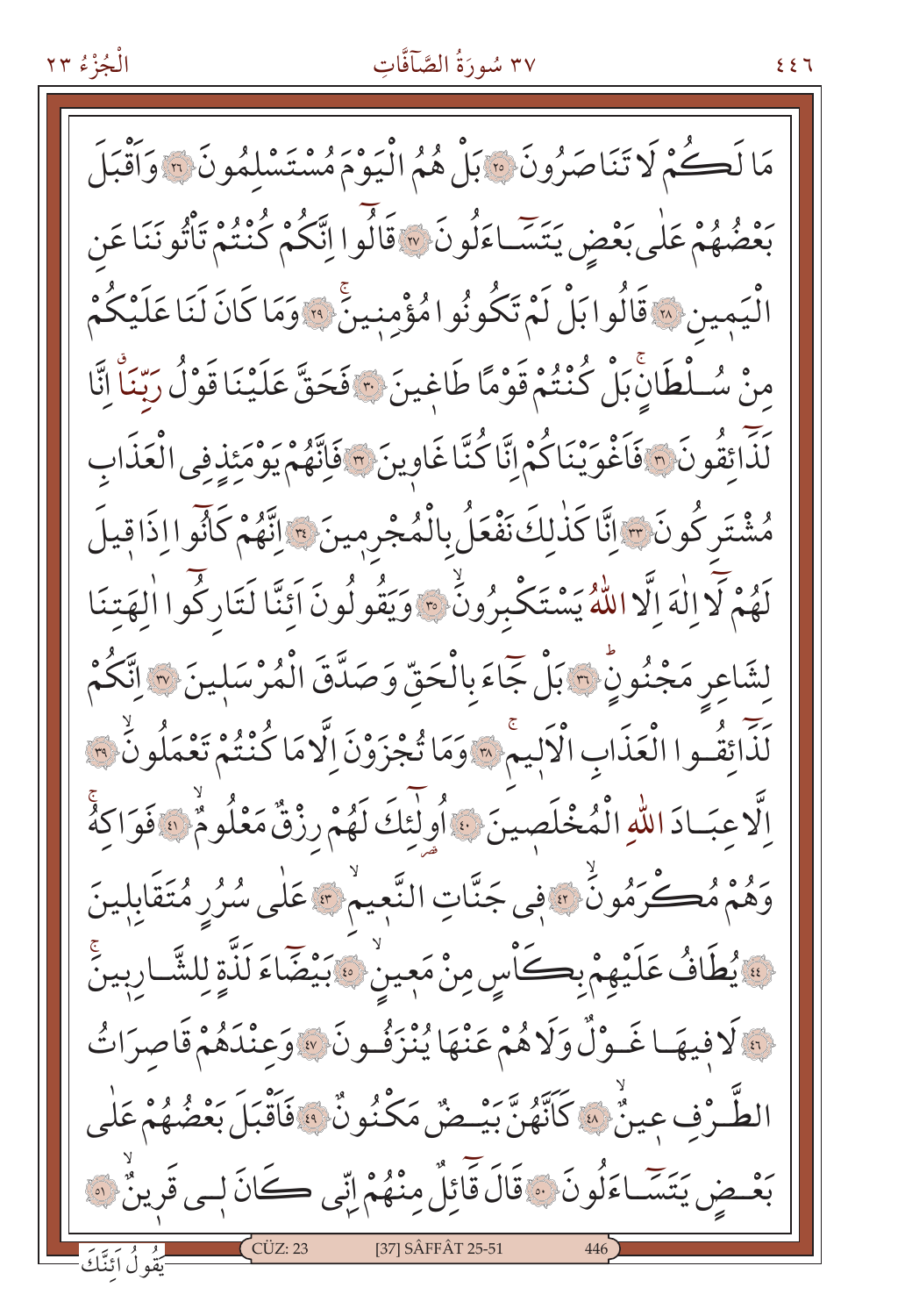## ٣٧ سُورَةُ الصَّآفَّاتِ

يَقُولُ أَئِنَّكَ لَمِنَ الْمُصَدِّقِينَ ۞ ءَإِذَا مِتْنَا وَكُنَّا تُرَابًا وَعِظَامًا عَانَّا لَمَدِينُونَ ۞ قَالَ هَلْ أَنْتُمْ مُطَّلِعُونَ ۞ فَاطَّلَعَ فَرَاٰهُ فِي سَوَّاءِ الْجَحِيمِ ﴾ قَالَ تَاللّهِ إِنْ كِذْتَ لَتُرْدِينُ ﴾ وَلَوْلَا نِعْمَةُ رَبِّي لَكُنْتُ مِنَ الْمُحْضَرِينَ ۞ افَمَا نَحْنُ بِمَيِّبَينُ ۞ اِلَّا مَوْتَتَنَا الْأُولٰى وَمَا نَحْنُ بِمُعَذَّبِينَ ۞ اِنَّ هٰذَا لَهُوَ الْفَوْزُ الْعَظِيمُ لَهُ لِمِثْلِ هٰذَا فَلْيَعْمَلِ الْعَامِلُونَ ۞ اَذٰلِكَ خَيْرٌ نُزُلًّا اَمْ شَجَرَةُ الزَّقُومِ ۞ إِنَّا جَعَلْنَاهَا فِتْنَةً لِلظَّالِمِينَ ۞ اِنَّهَا شَجَرَةٌ تَخْرُجُ فَى اَصْلِ الْجَحِيمْ ﴾ طَلْعُهَا كَانَّهُ رُؤُسُ الشَّيَاطِينِ ۞ فَإِنَّهُمْ لَأَكِلُونَ مِنْهَا فَمَالِؤُنَ مِنْهَا الْبُطُونَّ لَّ أَنَّمَ إِنَّ لَهُمْ عَلَيْهَا لَشَوْبًا مِنْ حَمِيمٌ \* ثُمَّ إِنَّ مَرْجِعَهُمْ لَإِلَى الْجَجِيمِ لِلَّهِ اتَّهُمْ اَلْفَوْا اٰبَاءَهُمْ ضَالِّينٌ ۚ ﴾ فَهُمْ عَلَى أَثَارِهِمْ يُهْرَعُونَ \* وَلَقَدْ ضَلَّ قَبْلَهُمْ أَكْثَرُ الْأَوَّلِينُ \* وَلَقَدْ اَرْسَلْنَا فِيهِمْ مُنْذِرِينَ ۞ فَانْظُرْ كَيْفَ كَانَ عَاقِبَةُ الْمُنْذَرِينُ مِ الَّا عِبَادَ اللهِ الْمُخْلَصِينَ ﴾ وَلَقَدْ نَادٰينَا نُوحٌ فَلَنعْمَ الْمُجِيبُونَ ۞ وَنَجَّيْنَاهُ وَاَهْلَهُ مِنَ الْكَرْبِ الْعَظِيمُ ۞ [37] SÂFFÂT 52-76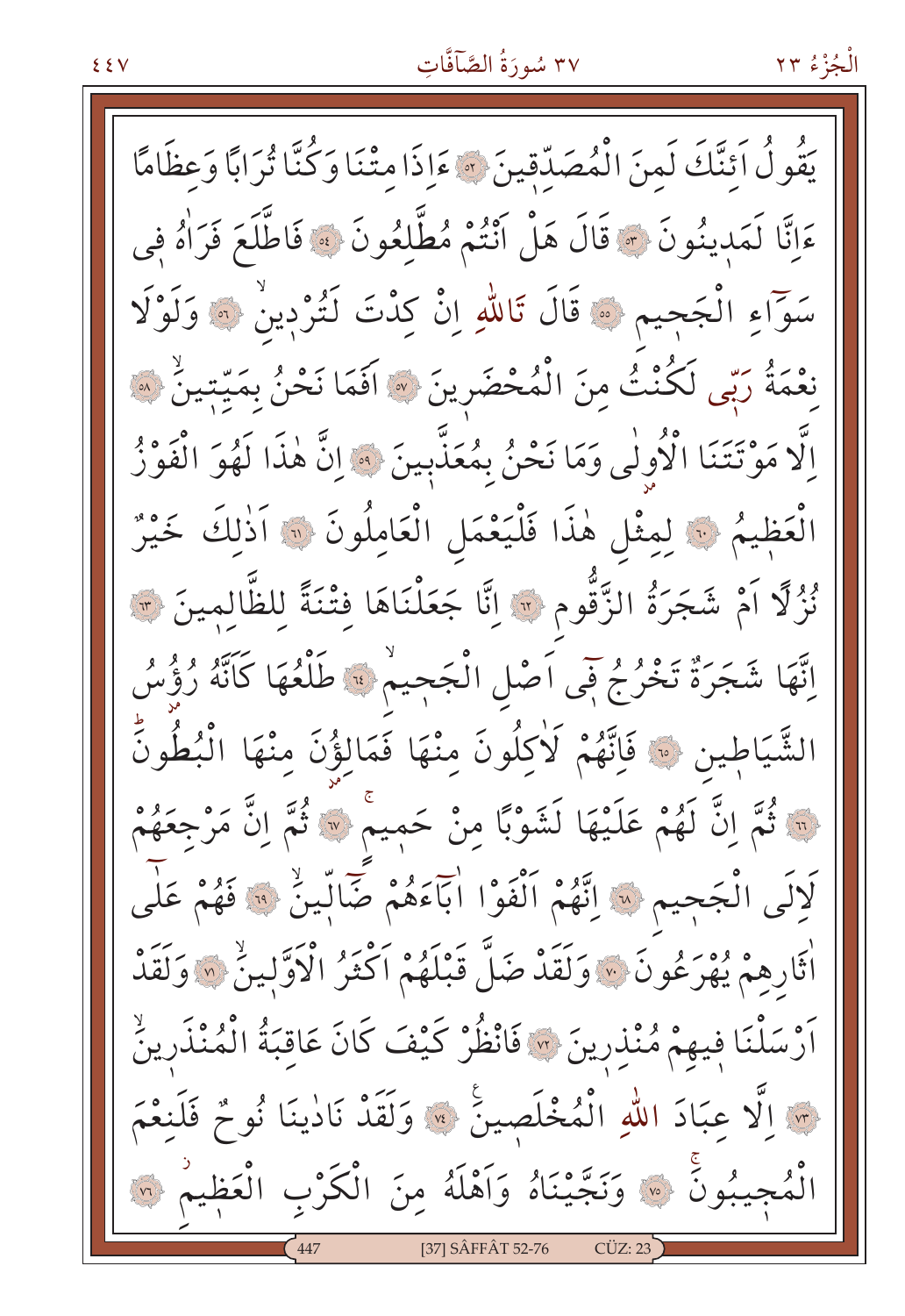## ٣٧ سُورَةُ الصَّآفَّاتِ

رَحِعَلْنَـا ذُرِّيَّتُهُ هُمُ الْبَاقِيـنُ \* وَتَرَكْنَا عَلَيْهِ فِي الْأَخِرِينُ \* سَلَامٌ عَلٰى نُوحٍ فِي الْعَالَمِينَ ۞ إِنَّا كَذٰلِكَ نَجْزِي الْمُحْسِنِينَ ۞ إِنَّهُ مِنْ عِبَادِنَا الْمُؤْمِنِينَ ۞ ثُمَّ اَغْرَقْنَا الْأَخَرِينَ ۞ وَإِنَّ مِنْ شَــيعَتِهِ لَإِبْرٰهِيمُ \* إِذْ جَاءَ رَبَّهُ بِقَلْبِ سَــلِيم \* إِذْ قَالَ لِأَبِيهِ وَقَوْمِهِ مَاذَا تَعْبُدُونَ \* اَئِفْكَ الِهَةَ دُونَ اللّهِ تُرِيدُونَ ۞ فَمَا ظَنُّكُمْ بِرَبِّ الْعَالَمِينَ \* فَنَظَرَ نَظْرَةً فِي النُّجُوم<sup>ِ</sup> \* فَقَالَ اِنِّي سَمِّيمٌ ﴾ فَتَوَلَّوْا عَنْهُ مُدْبِرِينَ ﴾ فَرَاغَ إِلَى الْهَتِهِمْ فَقَالَ آلَا تَأْكُلُونَّ ۞ مَا لَكُمْ لَا تَنْطِقُونَ ۞ فَرَاغَ عَلَيْهِمْ صَرْبًا بِالْيَمِينِ مِ ۖ فَأَقْبَلُـوا إِلَيْهِ يَزِقُّونَ ﴾ قَـالَ أَتَعْبُدُونَ مَا تَنْحِتُونُ ﴾ وَاللَّهُ خَلَقَصُكُمْ وَمَا تَعْمَلُونَ ۞ قَالُـوا ابْنُوا لَـهُ بُنْيَانـَّا فَالْقُوهُ في الْجَجِيمِ ۞ فَأَرَادُوا بِهِ كَيْدًا فَجَعَلْنَاهُمُ الْأَسْفَلِينَ ۞ وَقَالَ انِّي ذَاهِبٌ اِلٰي رَبِّي سَــيَهْدِينِ ۞ رَبِّ هَبْ لِي مِنَ الصَّالِحِينَ فَبَشَّرْنَاهُ بِغُلَامٍ حَلِيمٍ فَاللَّهَا بَلَغَ مَعَهُ السَّعْيَ قَالَ يَا بُنَيَّ إِنِّسِي اَرٰى فِي الْمَنَامِ اَنِّي اَدْبَحُكَ فَانْظُرْ مَاذَا تَرٰىُّ قَالَ يَاۤ اَبَتِ افْعَـلْ مَـا تُؤْمَـرُ سَـتَجِدُنٖـّى اِنْ شَّـاءَ اللّهُ مِـنَ الصَّابِرِيـنَ ١٠ [37] SÂFFÂT 77-102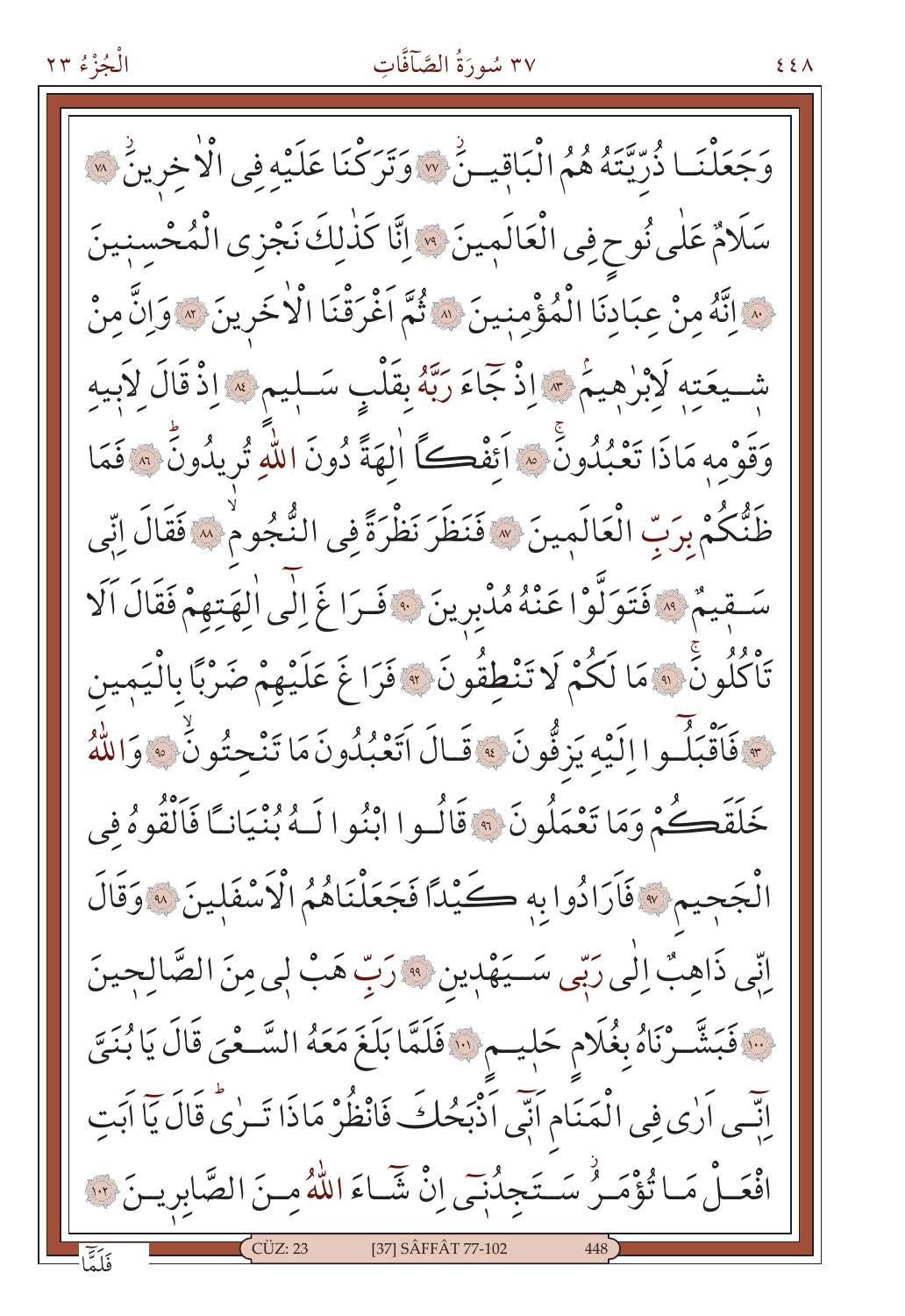## ٣٧ سُورَةُ الصَّآفَّاتِ

الْجُزْءُ ٢٣

فَلَمَّا اَسْلَمَا وَتَلَّهُ لِلْجَبِينَ \* وَنَادَيْنَاهُ اَنْ يَا اِبْرٰهِيمُ \* قَدْ صَدَّقْتَ الرُّءْيَاَ اِنَّا كَذٰلِكَ نَجْزى الْمُحْسِنِينَ ۞ اِنَّ هٰذَا لَهُوَ الْبَلْؤُا الْمُبِينُ ۞ وَفَدَيْنَاهُ بِذِبْحٍ عَظِيمٍ ۞ وَتَرَكْنَا عَلَيْهِ فِي الْأَخِرِينَ ۞ سَلَامٌ عَلَى اِبْرٰهِيمَ ۞ كَذٰلِكَ نَجْزى الْمُحْسِنِينَ ﴾ إِنَّهُ مِنْ عِبَادِنَا الْمُؤْمِنِينَ ۞ وَبَشَّرْنَاهُ بِاسْحٰقَ نَبِيًّا مِنَ الصَّالِحِينَ ۞ وَبَارَكْنَا عَلَيْهِ وَعَلَى اِسْحٰقِّ وَمِنْ ذُرِّيَّتِهِمَا مُحْسِنٌ وَظَالِمٌ لِنَفْسِهِ مُبِينٌ ٣ وَلَقَدْ مَنَنَّا عَلَى مُوسٰى وَهٰرُونَ ۚ ۞ وَنَجَّيْنَاهُمَا وَقَوْمَهُمَا مِنَ الْكَرْبِ الْعَظِيمْ ۞ وَنَصَرْنَاهُمْ فَكَانُوا هُمُ الْغَالِبِينَ ۞ وَاٰتَيْنَاهُمَا الْكِتَابَ الْمُسْتَبِينَ ۚ ﴾ وَهَدَيْنَاهُمَا الصِّرَاطَ الْمُسْتَقِيمٌ ۚ ۞ وَتَرَكْنَا عَلَيْهِمَا فِي الْأَخِرِينَ ۞ سَلَامٌ عَلَى مُوسْى وَهْرُونَ ﴾ [آنا كَذٰلِكَ نَجْزى الْمُحْسِنِينَ ۞ انَّهُمَا مِنْ عِبَادِنَا الْمُؤْمِنِينَ \* وَإِنَّ اِلْيَاسَ لَمنَ الْمُرْسَلِينِّ مِسَمَّا إِذْ قَالَ لَقَوْمَةَ أَلَا تَتَّقُونَ مِسَمَّا آَتَدْعُونَ بَعْلاً وَتَذَرُونَ اَحْسَنَ الْخَالِقِينُ ۚ ۚ اَللّٰهَ رَبَّكُمْ وَرَبَّ اٰبَآئِكُمُ الْآوَلِينَ ۞ [37] SÂFFÂT 103-126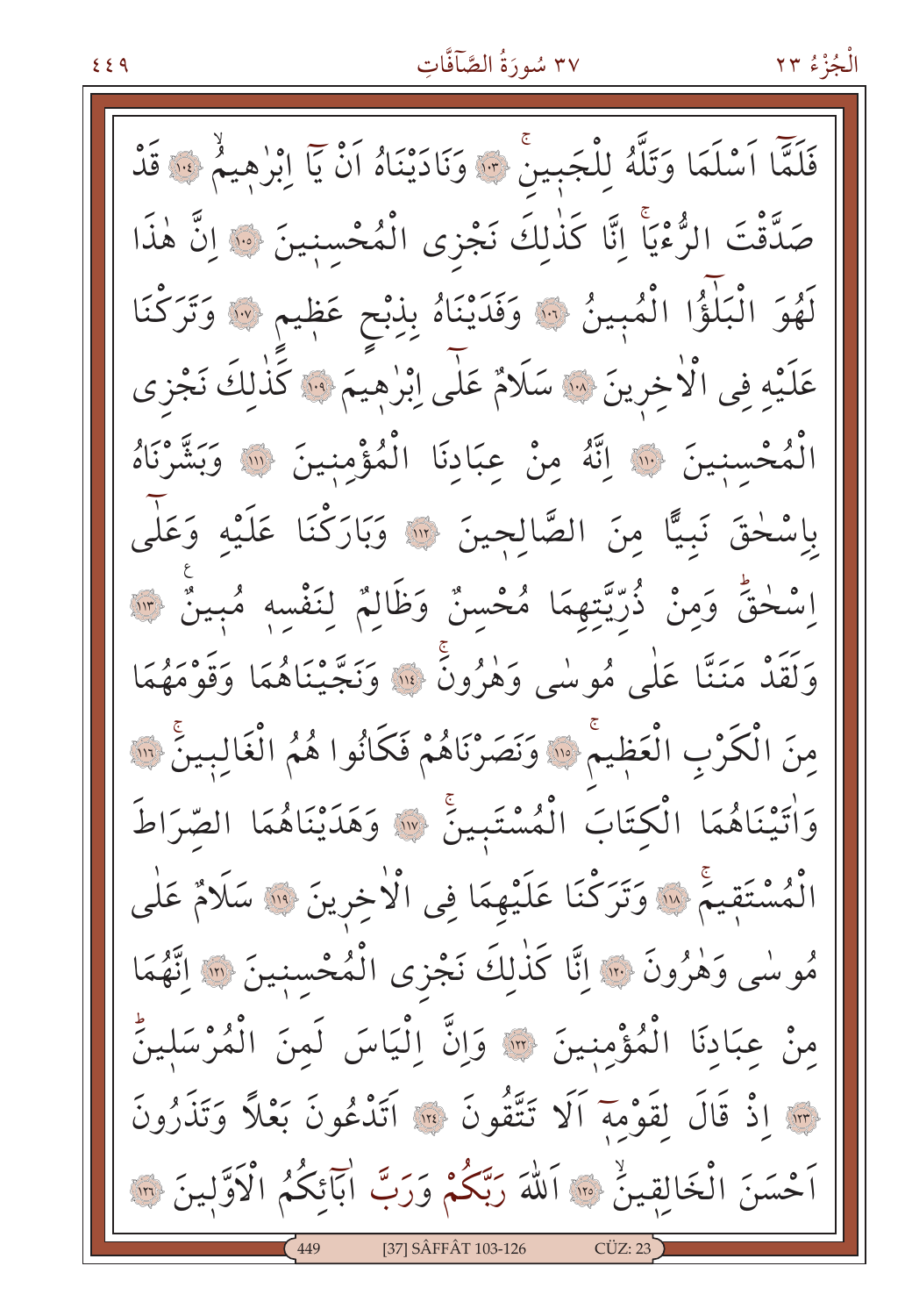## ٣٧ سُورَةُ الصَّآفَّاتِ

 $50.1$ 

فَكَذَّبُوهُ فَإِنَّهُمْ لَمُحْضَـرُونُ \* إِلَّا عِبَادَ اللهِ الْمُخْلَصِينَ \* وَتَرَكْنَا عَلَيْهِ فِي الْأَخِرِينَ ۞ سَلَامٌ عَلَى اِلْ يَاسِينَ ۞ اِنَّا كَذٰلِكَ نَجْزِي الْمُحْسِنِينَ ۞ انَّهُ مِنْ عِبَادِنَا الْمُؤْمِنِينَ ۞ وَإِنَّ لُوطاً لَمِنَ الْمُرْسَـلِينِّ ٣٠ إِذْ نَجَّيْنَـاهُ وَاَهْلَهُ اَجْمَعِينِّ م الَّا عَجُوزًا فِي الْغَابِرِينَ \* ثُمَّ دَمَّرْنَا الْاخَرِينَ \* وَاِتَكُمْ لَتَمُرُّونَ عَلَيْهِمْ مُصْبِحِينٌ \* وَبِالَّيْلُ افَلَا تَعْقِلُونَ \* وَاِنَّ يُونُسَ لَمِنَ الْمُرْسَـلِينِّ \* إِذْ اَبَقَ إِلَى الْفُلْكِ الْمَشْـحُونُ نِ فَسَاهَمَ فَكَانَ مِنَ الْمُدْحَضِينَ ۞ فَالْتَقَمَهُ الْحُوتُ وَهُوَ مُليمٌ \* فَلَوْلَا آنَّهُ كَانَ مِنَ الْمُسَبِّحِينُ \* لَلَبِثَ فِي بَطْنِهِ اِلَٰى يَوْمِ يُبْعَثُونَ ۚ ۚ فَنَبَذْنَاهُ بِالْعَرَاءِ وَهُوَ سَـقِيمٌ ۚ ۚ وَأَنْبَتْنَا عَلَيْهِ شَجَرَةً مِنْ يَقْطِينُ \* وَاَرْسَـلْنَاهُ إِلٰى مِائَـةِ اَلْفٍ اَوْ يَزِيلُونَ ۞ فَاٰمَنُوا فَمَتَّعْنَاهُمْ إِلٰى جِيسٌ ۞ فَاسْتَفْتِهِمْ اَلِرَبِّكَ الْبَنَاتُ وَلَهُمُ الْبَنُونُ \* أَمْ خَلَقْنَا الْمَلْئِكَةَ انَاثًا وَهُمْ شَـاهِدُونَ \* آلَّا اِنَّهُمْ مِنْ اِفْكِهِمْ لَيَقُولُونَ \* وَلَدَ للَّهُ وَإِنَّهُمْ لَكَانِبُونَ ۞ أَصْطَفَى الْبَنَاتِ عَلَى الْبَنِينِّ ۞ [37] SÂFFÂT 127-153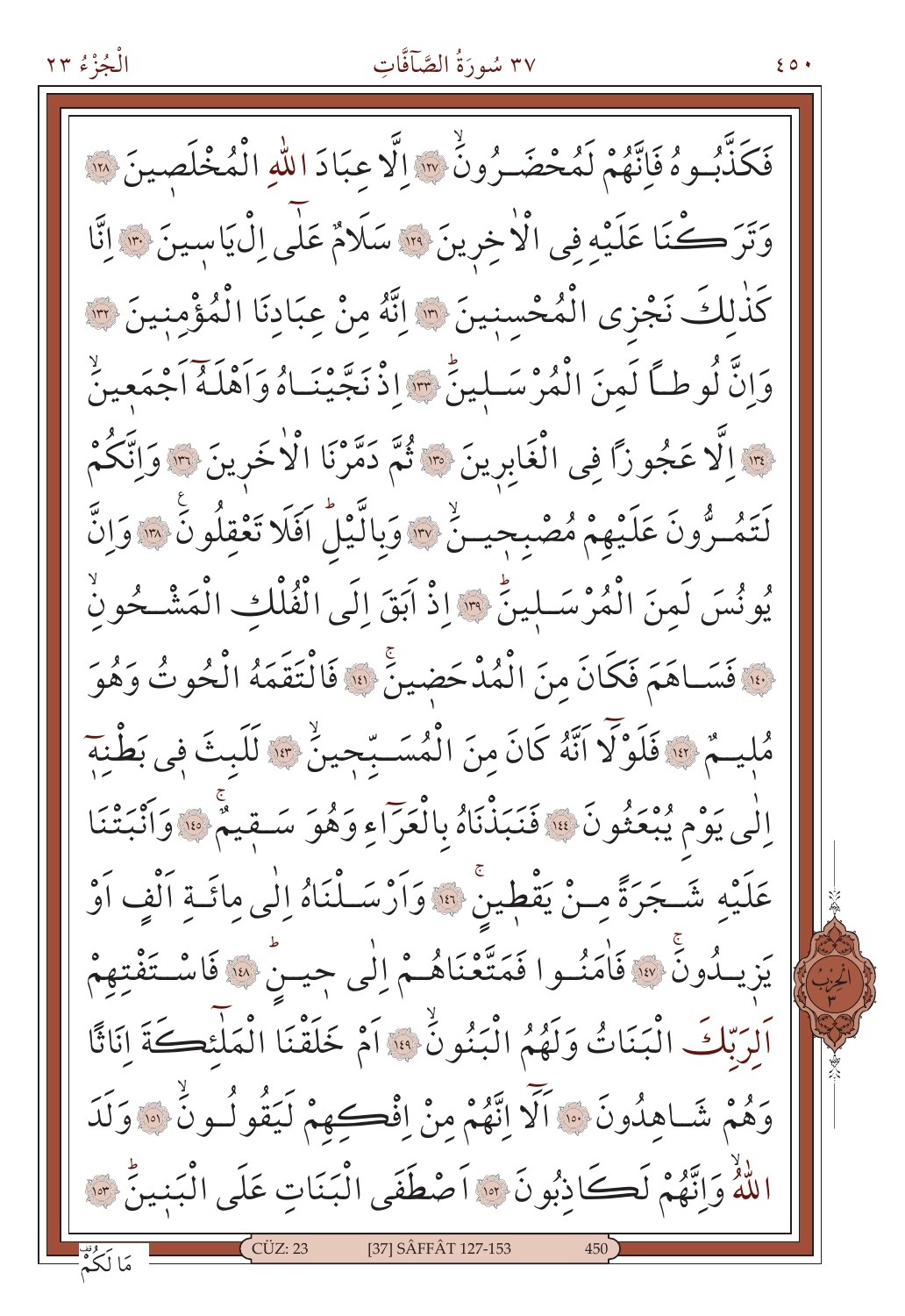#### ٣٧ سُورَةُ الصَّآقَّاتِ

مَالَكُمْ كَيْفَ تَحْكُمُونَ » اَفَلَا تَذَكَّرُونَ … اَمْ لَكُمْ سُلْطَانٌ مُبينٌ <u>ن فَأْتُوابِكِتَابِكُمْ إِنّْ كُنْتُمْ صَادِقِينَ ﴾ وَجَعَلُوابَيْنَهُ وَبَيْنَ الْجِنَّةِ</u> نَسَـبًا وَلَقَدْ عَلِمَتِ الْجِنَّةُ إِنَّهُمْ لَمُحْضَرُونٌ \* سُبْحَانَ اللّهِ عَمَّا يَصفُونُ وَالَّاعِبَادَ اللّهِ الْمُخْلَصِينَ وَافَاتِكُمْ وَمَا تَعْبُدُونُ وَ مَّا أَنْتُمْ عَلَيْهِ بِفَاتِنِينِّ " الَّاهَنْ هُوَ صَالِ الْجَحِيمِ " وَمَا مِنَّا اِلَّا لَهُ مَقَامٌ مَعْلُومٌ لِلَّهِ وَإِنَّا لَنَحْنُ الصَّاقُّونَ لِلَّهِ وَإِنَّا لَنَحْنُ الْمُسَبِّحُونَ حَدَّوَانْ كَانُوا لَيَقُولُونَّ مِنَّهَ لَوْ اَنَّ عِنْدَنَا ذِكْراً مِنَ الْأَوَّلِينَّ مِنَا لَكُنَّا عِبَادَ اللّهِ الْمُخْلَصِينَ ﴾ فَكَفَرُوا بِهِ فَسَوْفَ يَعْلَمُونَ ﴾ وَلَقَدْ سَّبَقَتْ كَلِمَتُنَا لِعِبَادِنَا الْمُرْسَـلِينَ ۞ إِنَّهُمْ لَهُمُ الْمَنْصُورُونَ مِنَّ وَإِنَّ جُنْدَنَـا لَهُمُ الْغَالِبُـونَ مِنْ قَنَوَلٌّ عَنْهُمْ حَتَّـى حِينٌ سَنَّ وَابْصِرْهُمْ فَسَوْفَ يُبْصِرُونَ ، اَفَبِعَذَابِنَا يَسْتَعْجِلُونَ ، وَاذَانَزَلَ بِسَاحَتِهِمْ فَسَاءَ صَبَاحُ الْمُنْذَرِينَ «وَتَوَلَّ عَنْهُمْ حَتَّى جِينٌ « وَأَبْصِرْ فَسَوْفَ يُبْصِرُونَ ۞ سُبْحَانَ رَبّكَ رَبّ الْعزَّة عَمَّا يَصفُونَ \* وَسَــلَامٌ عَلَى الْمُرْسَــلِينَ \* وَالْحَمْــدُ لِلّهِ رَبّ الْعَالَمِينَ \*\* مْدِينُ صِيَ أَيَاتُهَا ٨٨ مَكَّتَةٌ [37] SÂFFÂT 154-182  $CUZ:23$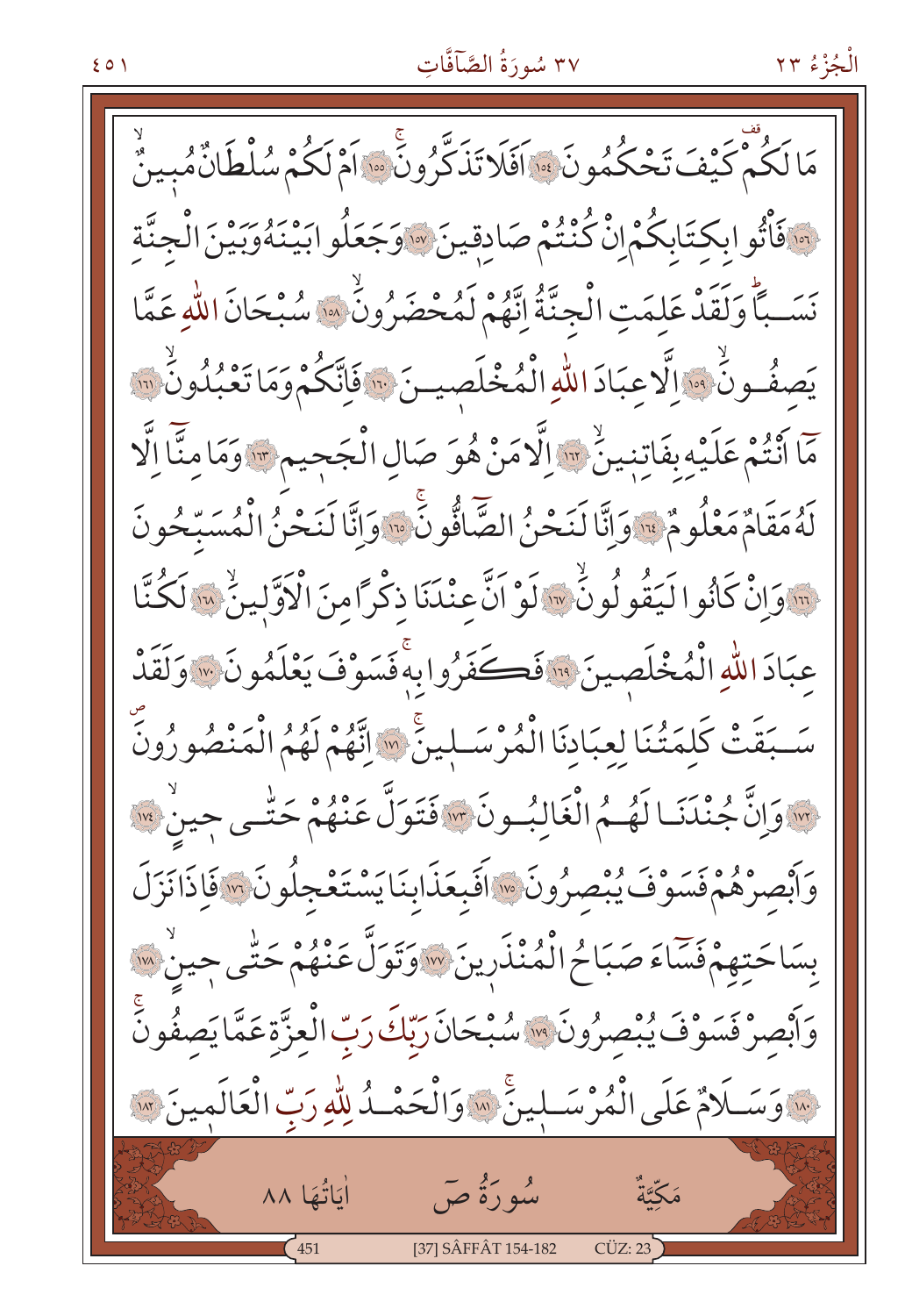

۶ ٥ ٢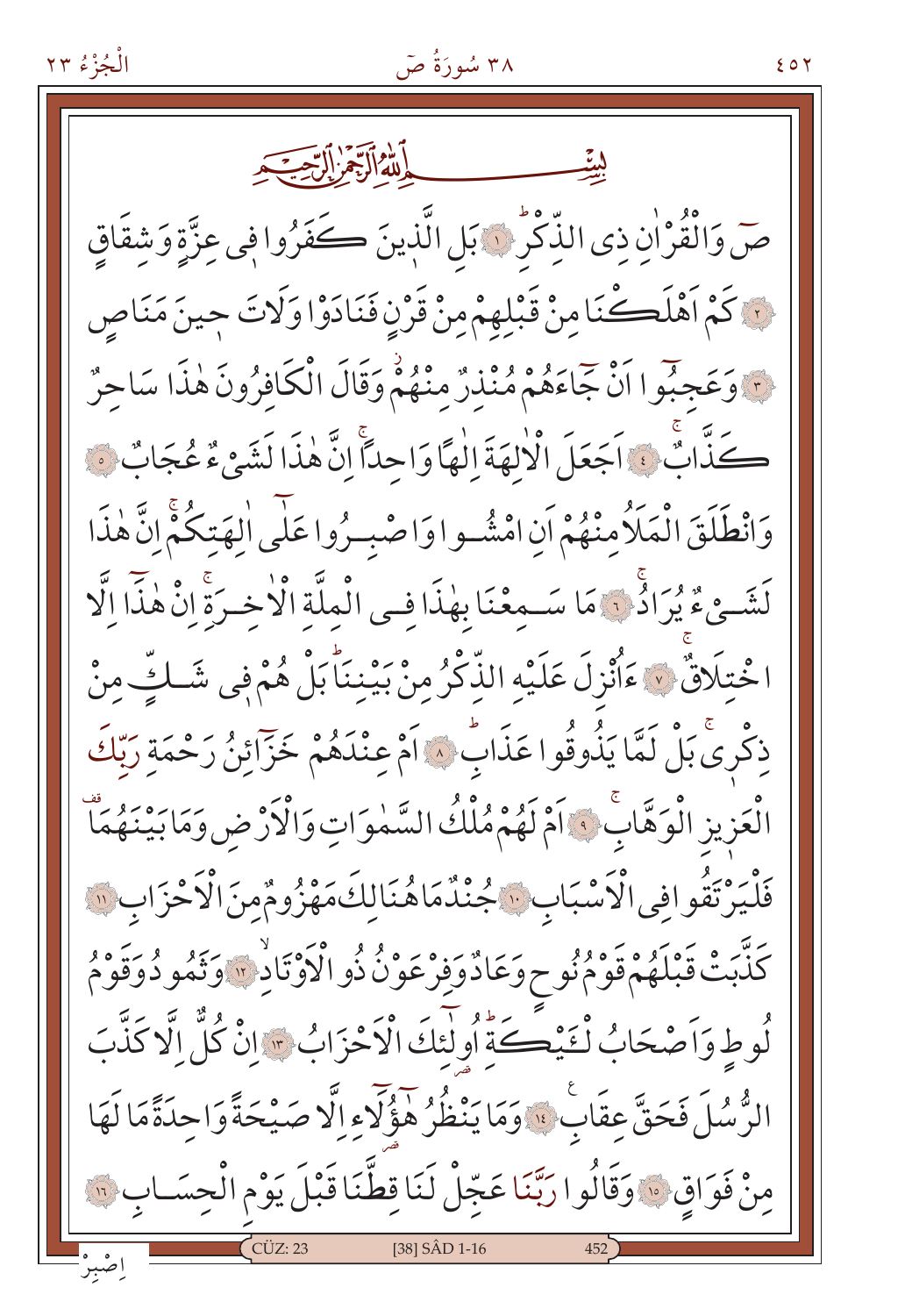

اصْبِرْ عَلٰى مَا يَقُولُونَ وَاذْكُرْ عَبْدَنَا دَاوُدَ ذَا الْإِيْدِ اِنَّهُ اَوَّابٌ ۞ اِنَّا سَخَّرْنَا الْجِبَالَ مَعَهُ يُسَبِّحْنَ بِالْعَشِيِّ وَالْإِشْرَاقِ ۚ ﴾ وَالطَّيْرَ مَحْشُو رَةً كُلّْ لَـهُ اَوَّابٌ ۚ وَشَدَدْنَامُلْكَهُوَاٰتَيْنَاهُ الْحِكْمَةَوَفَصْلَ الْخطَابِ ٢٠ وَهَلْ آتيكَ نَبَؤُا الْخَصْمِ إِذْ تَسَوَّرُوا الْمحْرَابِّ 7 اِذْ دَخَلُـواعَلٰى دَاوُدَفَفَــز عَ مِنْهُمْ قَالُوا لَا تَخَفُّ خَصْمَانِ بَغٰى بَعْضُنَا عَلَى بَعْضٍ فَاحْكُمْ بَيْنَنَا بِالْحَقِّ وَلَا تُشْطِطْ وَاهْدَنَا إِلَى سَوَّاءِ الصِّرَاطِ ۞ إِنَّ هٰذَّا اَخِي لَهُ تِسْعُ وَتِسْعُونَ نَعْجَةً وَلِيَ نَعْجَـةٌ وَاحِدَةٌ فَقَالَ اَكْفِلْنِيهَا وَعَزَّنِي فِي الْخِطَابِ ٣ قَالَ لَقَدْ ظَلَمَكَ بِسُوَّالٍ نَعْجَتِكَ الْمِي نِعَاجِهِ وَإِنَّ كَثِيراً مِنَ الْخُلَطَاءِ لَيَبْغِي بَعْضُهُمْ عَلَى بَعْضِ اِلَّا الَّذِينَ اٰمَنُوا وَعَمِلُوا الصَّالِحَاتِ وَقَلِيلٌ مَا هُمَّ وَظَنَّ دَاوُدُ أَنَّمَا فَتَنَّاهُ فَاسْتَغْفَرَ رَبَّهُ وَخَرَّ رَا كَعًا وَآَنَابَ لَا فَغَفَرْنَا لَهُ ذٰلِكَ وَإِنَّ لَهُ عِنْدَنَا لَزُلْفَى وَحُسْنَ مَاٰبٍ لَا يَا دَاوُدُ إِنَّا جَعَلْنَاكَ خَلِيفَةً فِي الْأَرْضِ فَاحْكُمْ بَيْنَ النَّاسِ بِالْحَقِّ وَلَا تَتَّبِعِ الْهَوٰى فَيُضِلَّكَ عَنْ سَـبِيلِ اللَّهِ إِنَّ الَّذِينَ يَضِلُّونَ عَنْ سَـبِيلِ اللَّهِ لَهُمْ عَذَابٌ شَبِيدٌ بِمَا نَسُـوا يَوْمَ الْحِسَابِ ۞ [38] SÂD 17-26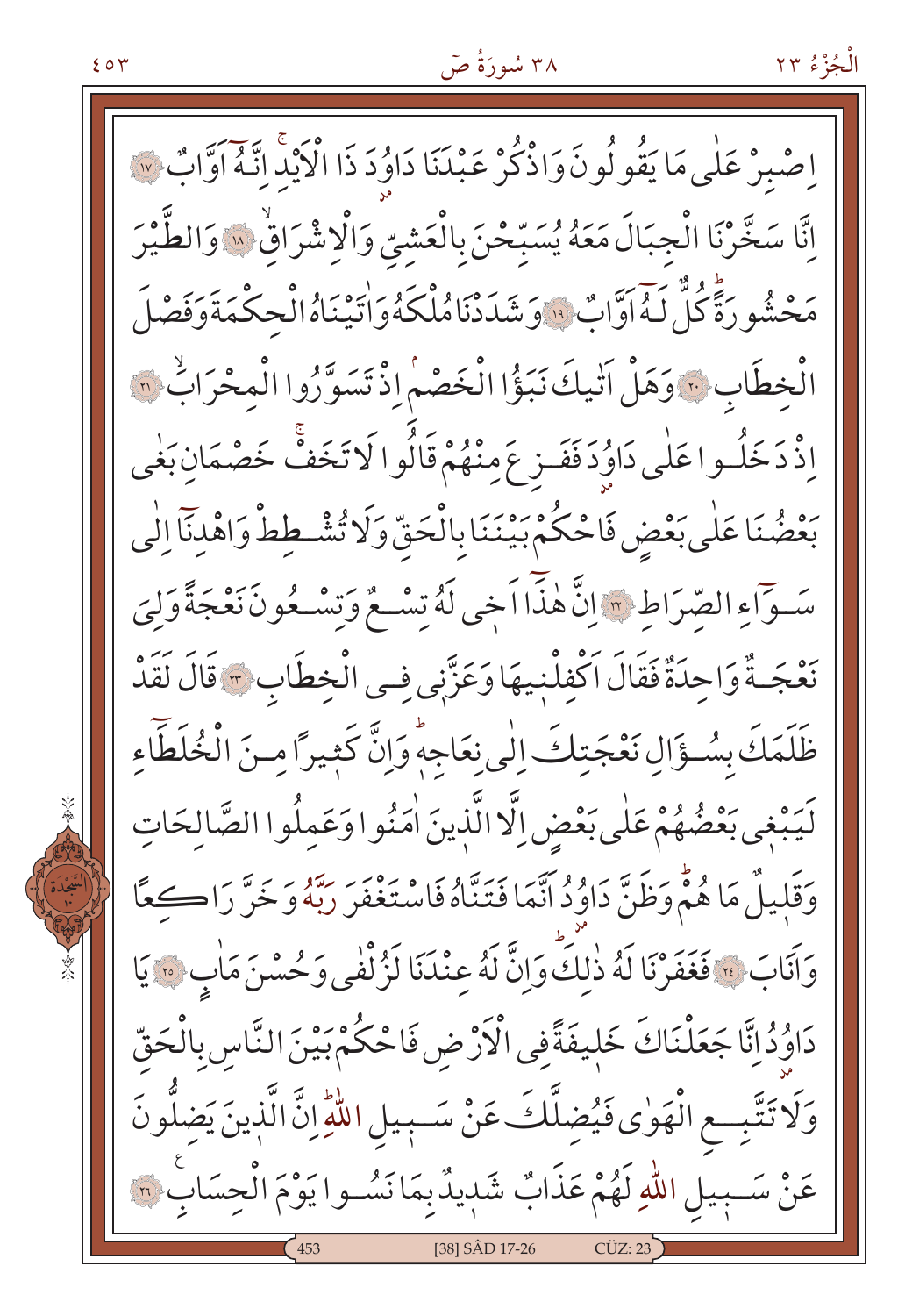۳۸ سُورَةُ صَ

وَمَا خَلَقْنَا السَّمَاءَ وَالْأَرْضَ وَمَابَيْنَهُمَا بَاطِلَّاً ذٰلِكَ ظَنُّ الَّذِينَ كَفَـرُواْ فَوَيْلٌ لِلَّذِينَ كَفَرُوا مِنَ النَّـارُّ ؟ أَمْ نَجْعَلُ الَّذِينَ اٰمَنُوا وَعَمِلُواالصَّالِحَاتِ كَالْمُفْسدِينَ فِي الْأَرْضُ اَمْ نَجْعَلُ الْمُتَّقِينَ كَانْفُجَّارِ ۞ كِتَابٌ أَنْزَلْنَاهُ إِلَيْكَ مُبَارَكٌ لِيَدَّبَّرُوا اٰيَاته وَلِيَتَذَكَّرَ أُوِلُوا الْأَلْبَابِ \* وَوَهَبْنَا لِدَاوُدَ سُلَيْمٰنِّ نِعْمَ الْعَبْدُّ إِنَّهُ اوَّابٌ \* إِذْ عُرِ ضَ عَلَيْهِ بِالْعَشِيِّ الصَّافِنَاتُ الْجِيَاذُ ٣ فَقَالَ إِنِّي اَحْبَبْتُ حُبَّ الْخَيْـرِ عَنْ ذِكْرِ رَبِّي حَتّٰى تَوَارَتْ بِالْحِجَـابِ ۞ رُدُّوهَا عَلَيٌّ فَطَفِقَ مَسْحًا بِالسُّوقِ وَالْأَعْنَاقِ ٣ وَلَقَدْ فَتَنَّا سُلَيْمٰنَ وَٱلْقَيْنَا عَلَٰى كُرْسِيّهِ جَسَدًا ثُمَّ آنَابَ ۞ قَالَ رَبّ اغْفِرْ لِي وَهَبْ لِي مُلْكَأَ لَا يَنْبَغِي لِأَحَدِمِنْ بَعْدِيَّ اِنَّكَ أَنْتَ الْوَهَّابُ ؟ فَسَخَّرْنَا لَهُ الرّيحَ تَجْرِي بِأَمْرِهِ رُخِّاءً حَيْثُ أَصَابٌ ﴿ وَالشَّيَاطِينَ كُلَّ بَنَّاءٍ وَغَوَّاصٍ \* وَاخْرِينَ مُقَرَّبِينَ فِي الْأَصْفَادِ \* هٰذَا عَطَّأَؤُنَا فَامْنُنْ أَوْ أَمْسِكْ بِغَيْرِ حِسَـابٍ ﴾ وَإِنَّ لَهُ عِنْدَنَا لَزُلْفٰي وَحُسْنَ مَاٰبٌ ۚ وَاذْكُرْ عَبْدَنَاۤ اَيُّوبُ اِذْنَادٰى رَبَّهُۚ اَنِّي مَسَّـنِيَ الشَّـيْطَانُ بِنُصْبِ وَعَذَابٌ ۞ أُرْكُضْ بِرِجْلِكَ هٰذَامُغْتَسَلٌ بَارِدٌوَشَرَابٌ ۞ [38] SÂD 27-42

ع ہ ع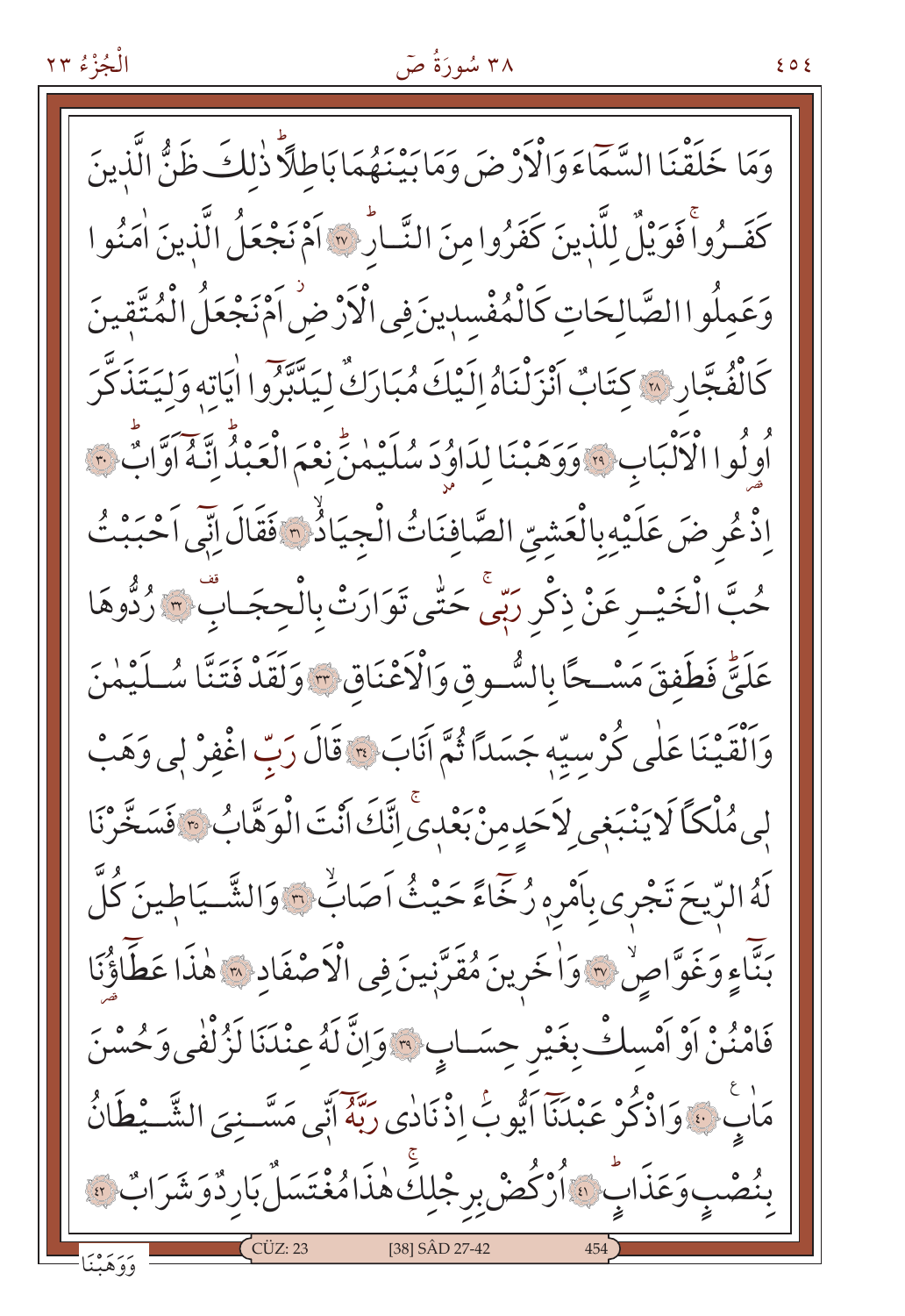ا لَـهُ أَهْلَهُ وَمِثْلَهُمْ مَعَهُمْ رَحْمَةً مِنَّا وَذِكْرِي لِأُولِي الْأَلْبَابِ \* وَحُذْبِيَدِكَ صَغْثًا فَاصْرِبْ بِهِ وَلَا تَحْنَثَّ إِنَّا وَجَدْنَاهُ صَابِراً نِعْمَ الْعَبْدُ اتَّهُ اَوَّابٌ \* وَاذْكُرْ عِبَادَنَآ اِبْرٰهِيمَ وَاِسْـحٰقَ وَيَعْقُوبَ أُولِي الْأَيْدِي وَالْأَبْصَـارِ ۞ إِنَّا اَخْلَصْنَاهُمْ بِخَالِصَةِ ذكُرَى الدَّارُ ۞ وَإِنَّهُمْ عِنْدَنَا لَمِنَ الْمُصْطَفَيْنَ الْأَخْيَارِ ۞ وَاذْكُرْ إِسْمْعِيلَ وَالْيَسَعَ وَذَا الْكِفْلُ وَكُلٌّ مِنَ الْأَخْيَارُ ۞ هٰذَا ذِكْرٌ وَإِنَّ لِلْمُتَّقِينَ لَحُسْـنَ مَـاٰبٌ \* جَنَّاتٍ عَدْنِ مُفَتَّحَةً لَهُمُ الْأَبْوَابُ \* هُتَّكِئِينَ فِيهَا يَدْعُونَ فِيهَا بِفَاكِهَةٍ كَثِيرَةٍ وَشَرَابٍ ﴾ وَعِنْدَهُـمْ قَاصِرَاتُ الطَّرْفِ أَتْـرَابٌ ﴾ هٰذَا مَا تُوعَدُونَ لِيَوْمِ الْحِسَـابِ ﴾ إِنَّ هٰذَا لَرِزْقُنَا مَـا لَهُ مِنْ نَفَادٍ ﴾ هٰذَاً وَإِنَّ لِلطَّاغِينَ لَشَرَّ مَابٌ \* جَهَنَّمَ يَصْلَوْنَهَا فَبِئْسَ الْمهَادُ نَّ هٰذَاْ فَلْيَذُوقُوهُ حَمِيمٌ وَغَسَّـاقٌ \* وَاخَرُ مِنْ شَكْلِهَ أَزْوَاجٌ ﴾ هٰذَا فَوْجٌ مُقْتَحِمٌ مَعَكُمْ لَا مَرْ حَبًّا بِهِمْ اِنَّهُمْ صَالُوا النَّارِ ﴾ قَالُـوا بَلْ أَنْتُمْ لَا مَرْحَبًا بِكُمُّ أَنْتُـمْ قَدَّهْ يُدُوهُ لَنَا فَبِئْسَ الْقَرَارُ .. قَالُــوا رَبَّنَا مَنْ قَدَّمَ لَنَا هٰذَا فَــزِدْهُ عَذَابًا ضغْفًا فِي النَّارِ لِهِ [38] SÂD 43-61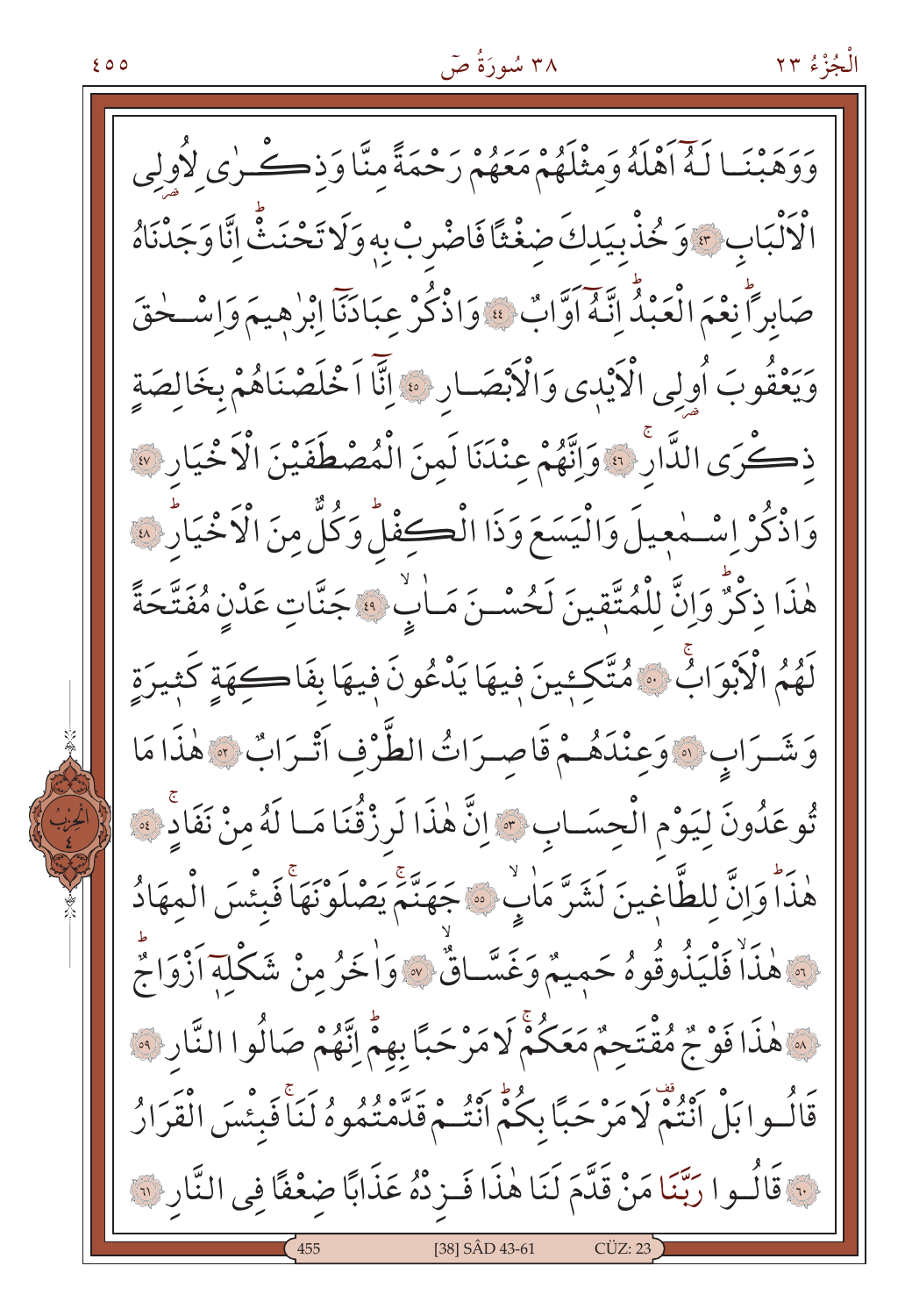وَقَالُوامَا لَنَا لَانَرٰى رِجَالًا كُنَّا نَعُدُّهُمْ مِنَ الْأَشْرَارَ " اَتَّخَذْنَاهُمْ سخْرِيًّا اَمْ زَاغَتْ عَنْهُمُ الْأَبْصَارُ ﴾ إِنَّ ذٰلِكَ لَحَقٌّ تَخَاصُمُ اَهْل النَّبَارِ ، قُلْ إِنَّمَا أَنَا مُنْذِرٌ وَمَا مِنْ إِلٰهِ إِلَّا اللّهُ الْوَاحِدُ الْقَهَّارُ . رَبُّ السَّـمٰوَاتِ وَالْكَرْضِ وَمَابَيْنَهُمَـا الْعَزِيزُ الْغَفَّارُ ﴾ قُلْ هُوَ نَبَــؤٌا عَظِيمٌ \* اَنْتُمْ عَنْهُ مُعْرِضُونَ \* مَا كَانَ لِيَ مِنْ عِلْمِ بِالْمَلَا الْأَعْلَى إِذْ يَخْتَصِمُونَ \* إِنْ يُوحَى إِلَيَّ إِلَّا أَنَّمَا أَنَا نَذِيرٌ مُبِينٌ مَ إِذْقَالَ رَبُّكَ لِلْمَلْئِكَةِ إِنِّي خَالِقٌ بَشَرَّامِنْ طِينِ «فَإِذَا سَوَّيْتُهُ وَنَفَخْتُ فِيهِ مِنْ رُوحِي فَقَعُوا لَهُ سَـاجِدِينَ ۞ فَسَجَدَ الْمَلْئِكَةُ كُلُّهُمْ اَجْمَعُونَٰ \* إِلاَّ إِبْلِيسٌ إِسْتَكْبَرَ وَكَانَ مِنَ الْكَافِرِينَ \* قَالَ يَاۤ اِبْلِيسُ مَامَنَعَكَ اَنْ تَسْجُدَ لِمَا خَلَقْتُ بِيَدَيٍّّ اَسْتَكْبَرْ تَ اَمْ كُنْتَ مِنَ الْعَالِينَ ﴾ قَالَ أَيَا خَيْـرٌ مِنْهُ خَلَقْتَنِـي مِنْ نَارِ وَخَلَقْتَهُمِنْ طِينِ ٧٠قَالَ فَاخْرُجْ مِنْهَا فَإِنَّكَ رَجِيمٌ ٧٠ وَإِنَّ عَلَيْكَ لَعْنَتِي اِلٰى يَوْمِ اللَّذِينَ ﴾ قَالَ رَبِّ فَاَنْظِرْنِي اِلٰى يَوْمِ يُبْعَثُونَ ﴾ قَالَ فَإِنَّكَ مِنَ الْمُنْظَرِينَ ۚ ﴾ إِلٰي يَوْمِ الْوَقْتِ الْمَعْلُومِ ﴾ قَالَ فَبِعِزَّتِكَ لَأُغْوِيَنَّهُمْ اَجْمَعِينِّ ۞ الَّاعِبَادَكَ مِنْهُمُ الْمُخْلَصِبِ [38] SÂD 62-83 قَالَ فَالْحَقُّ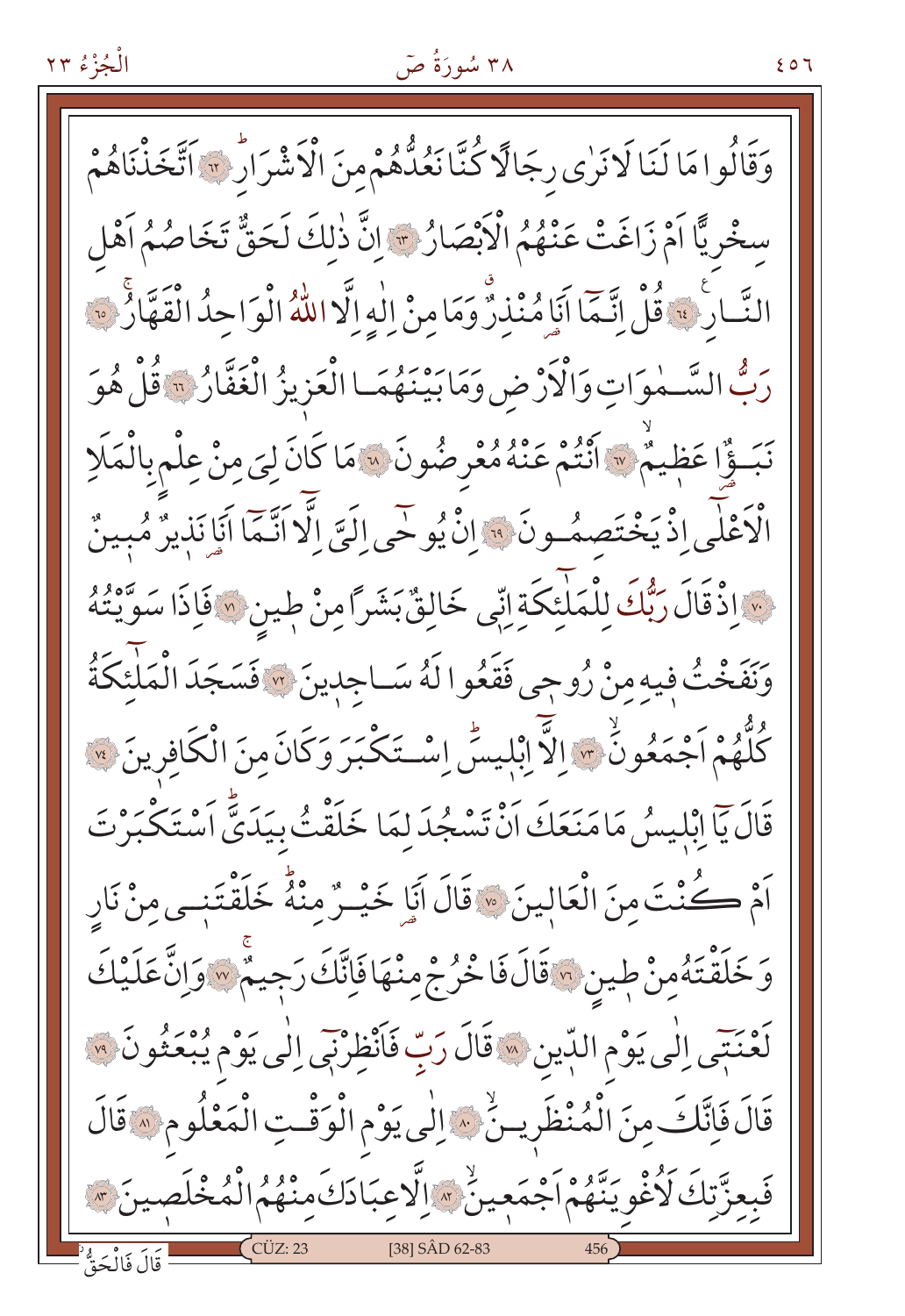$20V$ 

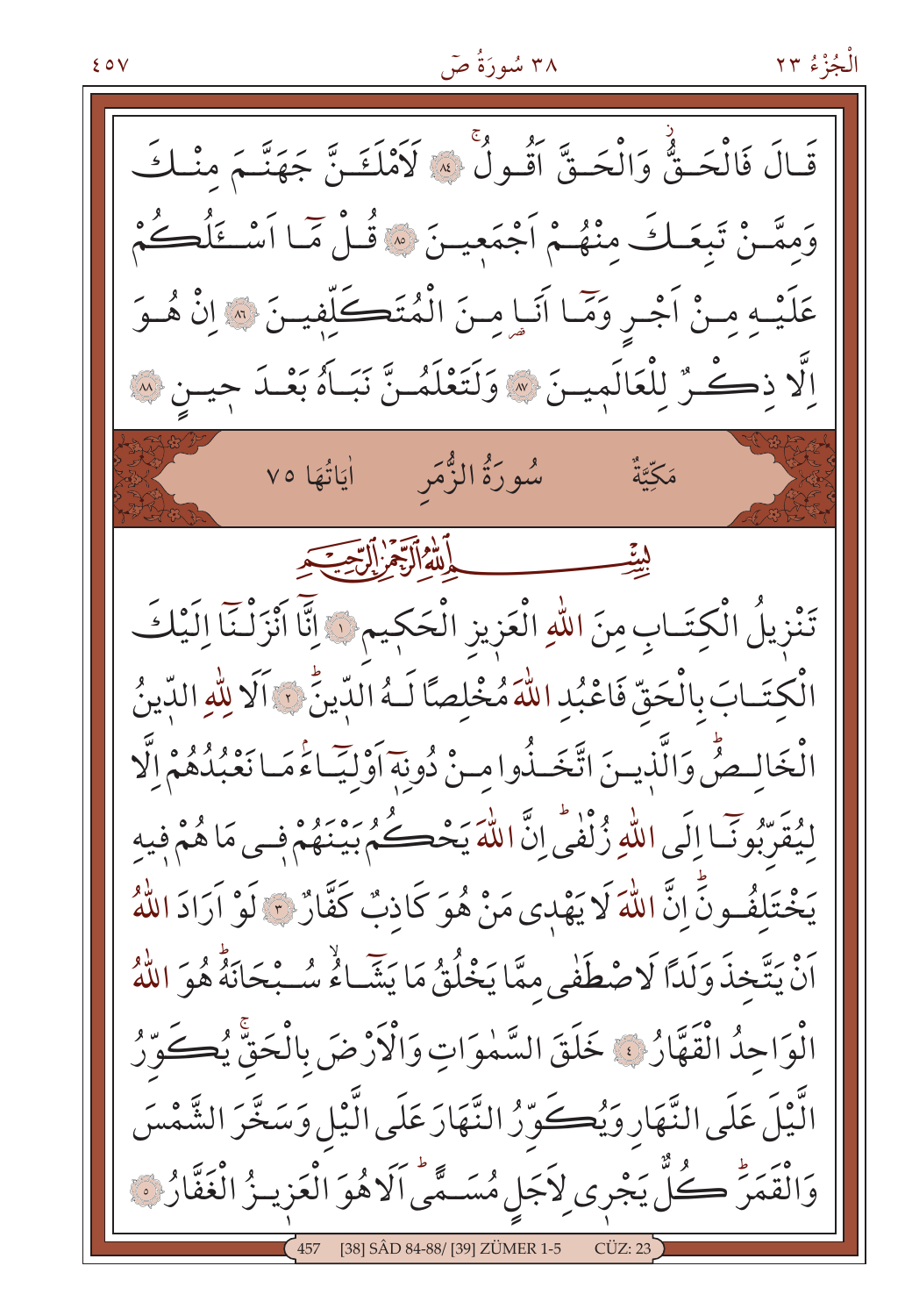#### ۳۹ سُورَةُ الزُّمَر

٤٥٨

خَلَقَكُمْ مِنْ نَفْسٍ وَاحِدَةٍ ثُمَّ جَعَلَ مِنْهَا زَوْجَهَا وَاَنْزَلَ لَكُمْ مِنَ الْأَنْعَامِ ثَمَانِيَةَ اَزْوَاجُ يَخْلُقُكُمْ فِي بُطُونِ اُمَّهَاتِكُمْ خَلْقاً مِنْ بَعْدِ خَلْقٍ فِي ظُلُمَاتٍ ثَلْثٍ ذٰلِكُمُ اللَّهُ رَبُّكُمْ لَهُ الْمُلْكُ لَّا إِلَٰهَ إِلَّا هُـوٌّ فَأَنِّي تُصْرَفُونَ ۚ إِنْ تَكْفُـرُوا فَـإِنَّ اللَّهَ غَنيٌّ عَنْكُمْ وَلَا يَرْضَى لِعِبَادِهِ الْكُفْرَ وَإِنْ تَشْكُرُوا يَرْضَهُ لَكُمّْ وَلَا تَزِرُ وَازِرَةٌ وزْرَ اُحْرٰىٌّ ثُمَّ إِلَى رَبِّكُمْ مَرْجِعُكُمْ فَيُنَبِّئُكُمْ بِمَا كُنْتُمْ تَعْمَلُونَّ اِتَّهُ عَلِيمٌ بِذَاتِ الصُّدُورِ ﴾ وَإِذَا مَسَّ الْإِنْسَـانَ صُنٌّ دَعَا رَبَّهُ مُنيبًا إِلَيْهِ ثُمَّ إِذَا خَوَّلَهُ نِعْمَةً مِنْهُ نَسِيَ مَا كَانَ يَدْغُوا الَيْهِ مِنْ قَبْلُ وَجَعَـلَ لِلّٰهِ أَنْـدَادًا لِيُضلَّ عَنْ سَـبِيلِهِۗ قُلْ تَمَتَّعْ بِكُفْرِكَ قَلِيلًا انَّكَ مِنْ اَصْحَـابِ النَّارِ ۞ امَّنْ هُوَ قَانِتٌ انَّاءَ الَّيْلِ سَـاجِدًا وَقَائِمًا يَحْذَرُ الْاخرَةَ وَيَرْجُوا رَحْمَةَ رَبِّــهِ قُلْ هَلْ يَسْــتَوِي الَّذِينَ يَعْلَمُونَ وَالَّذِيــنَ لَا يَعْلَمُونَّ اِنَّمَا يَتَذَكَّرُ أُولُوا الْأَنْبَابِ ﴾ قُـلْ يَا عِبَـادِ الَّذِينَ اٰمَنُـوا اتَّقُوا رَبَّصُكُمُّ لِلَّذِينَ اَحْسَــنُوا فِي هٰذِهِ الدُّنْيَا حَسَــنَةٌ وَاَرْضُ اللَّهِ وَاسِعَةٌ اِنَّمَا يُوَفَّـى الصَّابِـرُونَ اَجْرَهُـمْ بِغَيْـرِ حِسَـابٍ ۞ وو پر<br>قل اٽي [39] ZÜMER 6-10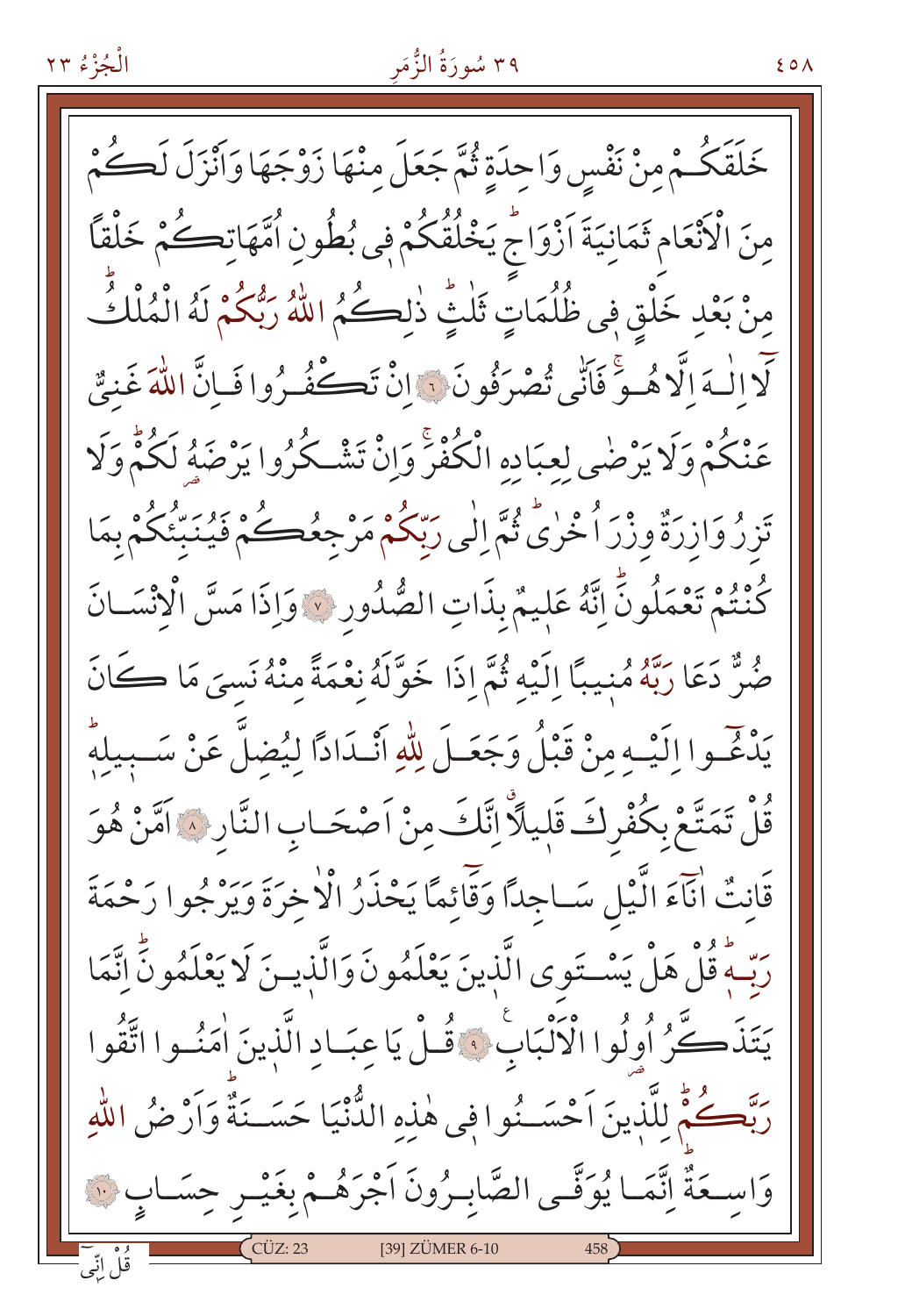قُلْ إِنِّي أُمِرْتُ أَنْ أَعْبُدَ اللَّهَ مُخْلِصًّا لَهُ الدِّينُ ۚ ۚ وَأُمِرْتُ لِأَنْ أَكُونَ اَوَّلَ الْمُسْـلِمِينَ \* قُلْ اِنِّي اَخَافُ اِنْ عَصَيْتُ رَبِّي عَذَابَ يَوْم عَظِيمٍ \* قُلِ اللَّهَ اَعْبُدُ مُخْلِصًا لَهُ دِينِيٌ \* فَاعْبُدُوا مَا شَئْتُمْ مِنْ دُونِهِ قُلْ إِنَّ الْخَاسِـرِينَ الَّذِينَ خَسِـرُوا انْفُسَـهُمْ وَاَهْلِيهِمْ يَوْمَ الْقِيْمَةَ اَلَا ذٰلِكَ هُوَ الْخُسْرَانُ الْمُبِينُ ﴾ لَهُمْ مِنْ فَوْقِهِمْ ظُلَـلٌ مِنَ النَّارِ وَمِنْ تَحْتِهِمْ ظُلَلٌ ذٰلِكَ يُخَـوِّفُ اللَّهُ به عبَادَهُّ يَـاعِبَادِ فَاتَّقُـونِ ۞ وَالَّذِينَ اجْتَنَبُوا الطَّاغُـوتَ اَنْ يَعْبُدُوهَا وَاَنَابُوا إِلَى اللَّهِ لَهُمُ الْبُشْرٰىِّ فَبَشَّرْ عِبَادٌ \* اَلَّذِينَ يَسْتَمِعُونَ الْقَوْلَ فَيَتَّبِعُونَ اَحْسَنَهُ أُولَٰٓئِكَ الَّذِينَ هَدٰيهُمُ اللَّهُ وَأُولٰٓئِكَ هُمْ أُولُسوا الْأَلْبَابِ « أَفَمَنْ حَقَّ عَلَيْهِ كَلَّمَةُ الْعَذَابِ أَفَأَنْتَ تُنْقِذُ مَنْ فِي النَّارِ ۚ ۚ لِكِينِ الَّذِينَ اتَّقَوْا رَبَّهُمْ لَهُمْ غُرَفٌ مِنْ فَوْقِهَا غُرَفٌ مَبْنِيَّةٌ تَجْرى مِنْ تَحْتِهَا الْأَنْهَارُّ وَعْدَ اللَّهِ لَا يُخْلِفُ اللَّهُ الْمِيعَادَ ﴾ اَلَمْ تَرَ اَنَّ اللَّهَ اَنْزَلَ مِنَ السَّـمَاءِ مَاءً فَسَلَكَهُ يَنَابِيعَ فِي الْأَرْضِ ثُمَّ يُخْرِجُ بِهِ زَرْعًا مُخْتَلِفًا اَلْوَانُهُ ثُمَّ يَهِيجُ فَتَرٰيهُ مُصْفَرًا ثُمَّ يَجْعَلُهُ حُطَامًا إِنَّ فِي ذٰلِكَ لَذِكْرٰى لِأُولِي الْأَلْبَابِ (٣ [39] ZÜMER 11-21